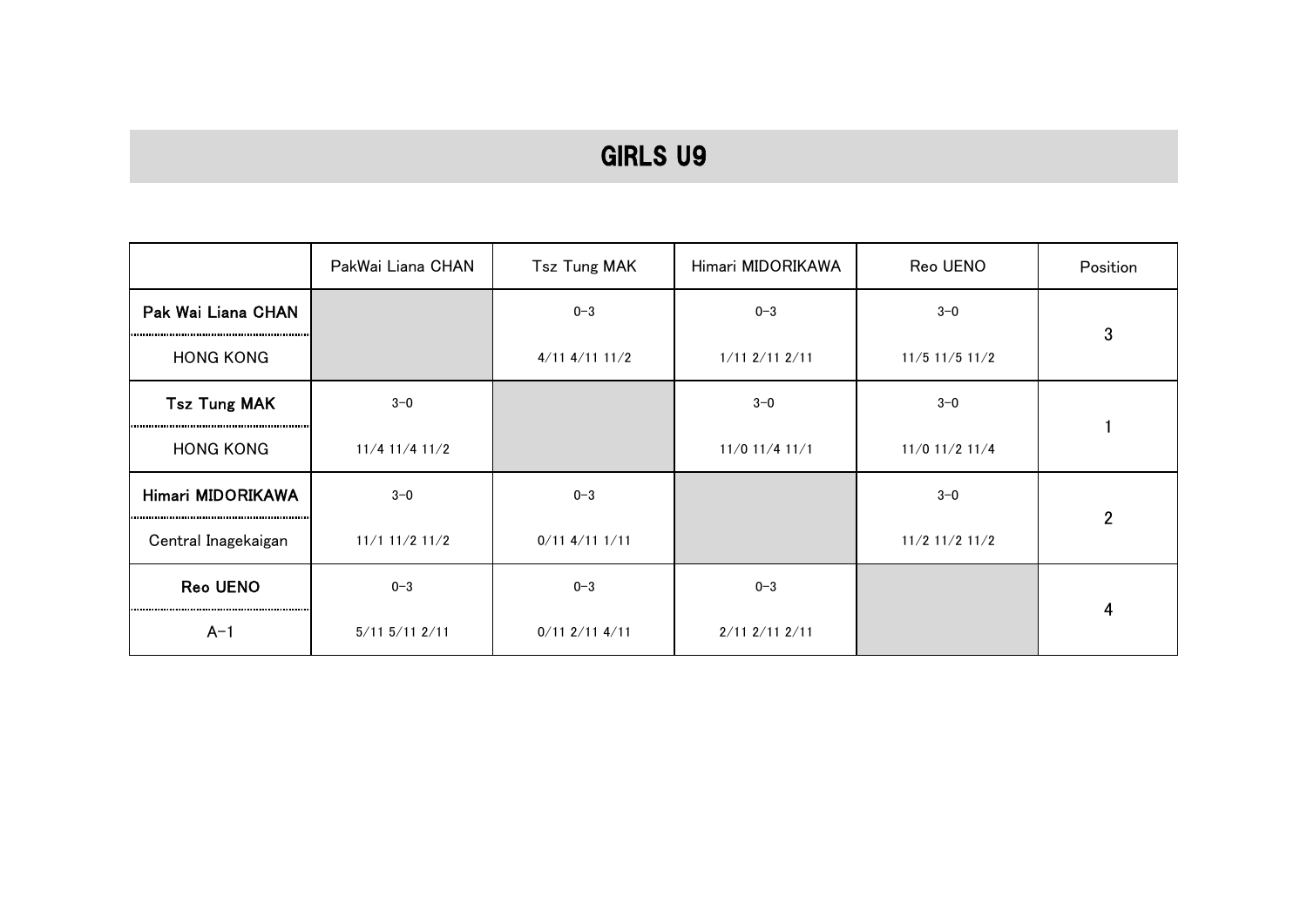| 1st ROUND                  |          | 2nd ROUND                    | <b>SEMI-FINAL</b>                  | <b>FINAL</b>                       | <b>RESULT</b>                |
|----------------------------|----------|------------------------------|------------------------------------|------------------------------------|------------------------------|
| <b><u>Sz Long YUEN</u></b> |          | T.L. YUEN                    | T.L. YUEN 9/11 3/11 11/6 11/8 11/8 | T.L. YUEN 8/11 11/9 11/6 3/11 11/6 | winner                       |
| <b>HONG KONG</b>           |          | L5                           | L <sub>9</sub>                     | L12                                | Zhe Hon ONG 11/6 11/5 11/6   |
| BYE.                       |          | Thu 14:30                    | Fri 15:30                          | Sat 9:30 ct3                       | runner-up                    |
|                            |          | E. ARITA 6/11 11/5 11/4 11/7 | T. YAMANAKA 11/5 11/8 11/8         | Z.H. ONG 11/7 8/11 11/7 11/7       | <b>Tsz Long YUEN</b>         |
| <b>Eishin ARITA</b>        |          | H.C. LAU 11/2 11/7 11/8      | Z.H. ONG 11/5 11/2 11/3            | T. YAMANAKA                        | 3rd place                    |
| Sumaura E.S.               | L1       | L <sub>6</sub>               | L10                                | L11                                | Hong Ki LEUNG 11/2 11/7 11/5 |
| Subaru ASHIYA              | Thu 9:00 | Thu 14:30                    | Fri 15:30                          | Sat 9:30 ct4                       |                              |
| muscat                     |          | T. YAMANAKA                  | H.K. LEUNG 15/13 11/9 11/7         | H.K. LEUNG                         | Tsubasa YAMANAKA             |
| Hin Chung LAU              |          | Z.H. ONG                     | E. ARITA                           | E. ARITA 11/2 5/11 11/8            |                              |
| <b>HONG KONG</b>           | L2       | L7                           | L <sub>201</sub>                   | L203                               | Chun Wai LIANG 11/9 11/9     |
| Takumi ISHIGURO            | Thu 9:00 | Thu 14:30                    | Fri 11:40                          | Fri 18:20                          |                              |
| Spa Shirokane              |          | A. SHIONOYA 11/3 11/4 11/3   | H.C. LAU                           | C.W. LIANG 11/1 11/3               | <b>Eishin ARITA</b>          |
| <b>BYE</b>                 |          | C.W.LIANG 11/0 11/2 11/1     | A. SHIONOYA                        | H.C. LAU                           |                              |
|                            |          | L8                           | L202                               | L <sub>204</sub>                   | Aoi SIONOYA 5/11 11/8 11/0   |
| Tsubasa YAMANAKA           |          | Thu 14:30                    | Fri 11:40                          | Fri 18:20                          |                              |
| SQ-CUBE Yokohama           |          | H.K. LEUNG                   | C.W. LIANG                         | A. SIONOYA                         | Hin Chung LAU                |
| Zhe Hon ONG                |          |                              | S. ASHIYA                          | H. ONO 11/4 11/8                   |                              |
| <b>HONG KONG</b>           |          |                              | L <sub>101</sub>                   | L <sub>103</sub>                   | Subaru ASHIYA 11/8 11/7      |
| BYE.                       |          |                              | Fri 12:00                          | Fri 18:40                          | 10                           |
|                            |          |                              | T. ISHIGURO                        | S. ASHIYA 11/3 11/5                | Haruhiro ONO                 |
| Aoi SIONOYA                |          |                              | H. ONO                             | A. ASHIYA                          |                              |
| First Wave                 | L3       |                              | L <sub>102</sub>                   | L104                               | Akira ASHIYA W/O             |
| Haruhiro ONO               | Thu 9:00 |                              | Fri 12:00                          | Fri 18:40                          | 12                           |
| MEGALOS Yokohama Tennoucyo |          |                              | A. ASHIYA                          | <b>T. ISHIGURO</b>                 |                              |
| Chun Wai LIANG             |          |                              |                                    |                                    |                              |
| <b>HONG KONG</b>           | L4       |                              |                                    |                                    |                              |
| <b>Akira ASHIYA</b>        | Thu 9:00 |                              |                                    |                                    |                              |
| muscat                     |          |                              |                                    |                                    |                              |
| <b>BYE</b>                 |          |                              |                                    |                                    |                              |
|                            |          |                              |                                    |                                    |                              |
| <b>Hong Ki LEUNG</b>       |          |                              |                                    |                                    |                              |
| <b>MACAU</b>               |          |                              |                                    |                                    |                              |

\*マッチナンバー3桁の試合は、全て3ゲームスマッチとなります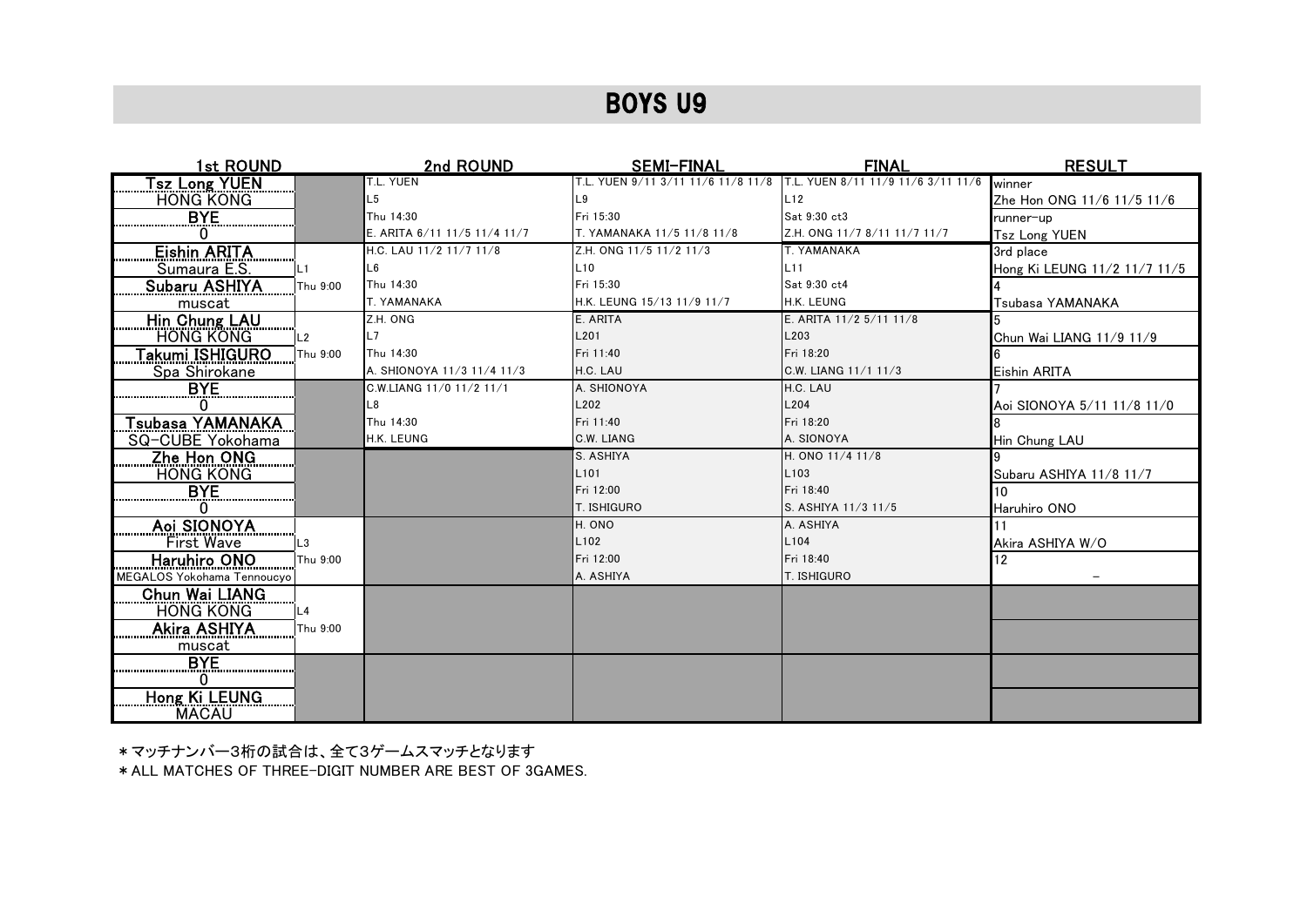| 1st ROUND                           | 2nd ROUND                      | <b>SEMI-FINAL</b>          | <b>FINAL</b>              | <b>RESULT</b>                   |
|-------------------------------------|--------------------------------|----------------------------|---------------------------|---------------------------------|
| Zhe Sim ONG                         | Z.S. ONG                       | Z.S. ONG 11/0 11/0 11/1    | Z.S. ONG 11/3 11/2 11/7   | winner                          |
| <b>HONG KONG</b>                    | K8                             | K12                        | K15                       | Wing Kai Ho 11/5 11/8 15/13     |
| <u>BYE</u>                          | Thu 14:00                      | Fri 14:50                  | Sat 10:00 ct3             | runner-up                       |
|                                     | T.Y.A. LO 11/0 11/2 11/1       | N. WATANABE 11/6 11/3 11/1 | W.K. HO 11/7 11/7 11/9    | Zhe Sim ONG                     |
| <b>Waka TACHIBANA</b>               | A.F. SYED KEBIR 11/5 11/2 11/6 | T.C. CHEUNG 11/7 11/2 11/6 | N. WATANABE               | 3rd place                       |
| SQ-CUBE Yokohama<br>K <sub>1</sub>  | K9                             | K13                        | K14                       | Tsz Ching CHEUNG 11/3 11/4 11/6 |
| Tsz Yan Andrea LO<br>Wed 12:20      | Thu 14:00                      | Fri 14:50                  | Sat 10:00 ct4             |                                 |
| <b>HONG KONG</b>                    | N. WATANABE 11/0 11/1 11/4     | W.K. HO 11/2 11/0 11/0     | T.C. CHEUNG               | Neiro WATANABE                  |
| Arissa Faria SYED KEBIR             | T.C. CHEUNG 11/0 11/1 11/0     | T.Y.A. LO                  | A.F. SYED KEBIR 11/1 11/0 |                                 |
| <b>MALAYSIA</b><br>K2               | K10                            | K201                       | K203                      | Mahiro NISHIO 11/7 11/2         |
| <b>Rin SAKAMOTO</b><br>Wed 12:20    | Thu 14:00                      | Fri 11:20                  | Fri 18:00                 |                                 |
| Central Nishidai                    | M. NISHIO 11/2 11/2 11/1       | A.F. SYED KEBIR            | M. NISHIO 11/2 11/4       | Arissa Faria SYED KEBIR         |
| Kaio LOK<br>                        | A.J.A. SUN 11/2 11/4 11/5      | M. NISHIO                  | T.Y.A. LO                 |                                 |
| <b>MACAU</b><br>K <sub>3</sub>      | K11                            | K202                       | K204                      | Anya Jia-An SUN 11/2 11/3       |
| <b>Neiro WATANABE</b><br>Wed 12:20  | Thu 14:00                      | Fri 11:20                  | Fri 18:00                 |                                 |
| Kaioh E.S.                          | W.K. HO 11/0 11/0 11/1         | A.J.A. SUN                 | A.J.A. SUN                | Tsz Yan Andrea LO               |
| <b>Tsz Ching CHEUNG</b>             | <b>BYE</b>                     | <b>W. TACHIBANA</b>        | R. SAKAMOTO 11/5 11/6     |                                 |
| <b>HONG KONG</b><br>K4              |                                | K104                       | K108                      | Yuxin CHU W/O                   |
| Anna KUWAHARA<br>Wed 12:40          |                                | Fri 11:20                  | Fri 18:00                 | 10                              |
| <u>Tipness Miyazakidai</u>          | <b>W. TACHIBANA</b>            | R. SAKAMOTO 11/6 11/6      | Y.CHU 11/6 11/5           |                                 |
| <b>Loknok SUM</b><br>               | R. SAKAMOTO                    | L. SUM 11/5 4/11 11/9      | <b>W. TACHIBANA</b>       | 11                              |
| <b>MACAU</b><br>K5                  | K101                           | K105                       | K109                      | Loknok SUM 11/2 11/5            |
| <b>Mahiro NISHIO</b><br>Wed 12:40   | Thu 17:40                      | Fri 11:20                  | Fri 18:20                 |                                 |
| Tipness Miyazakidai                 | K. LOK                         | Y. CHU 11/6 11/7           | L. SUM                    | Waka TACHIBANA                  |
| <b>Qinghua Katie CHEN</b>           | A. KUWAHARA                    | <b>BYE</b>                 | K. LOK                    | 13                              |
| <b>CHINA</b><br>K <sub>6</sub>      | K102                           |                            | K110                      | Anna KUWAHARA 11/7 11/7         |
| <u>Anya Jia-An SUN</u><br>Wed 12:40 | Thu 18:00                      |                            | Fri 18:20                 | 14                              |
| <b>HONG KONG</b>                    | L. SUM                         | K. LOK                     | A. KUWAHARA 11/7 11/6     | Kaio LOK                        |
| Yuxin CHU                           | Q.K. CHEN                      | A. KUWAHARA                | <b>BYE</b>                |                                 |
| <b>CHINA</b><br>K7                  | K103                           | K107                       |                           | Qinghua Katie CHEN              |
| Wing Kai Ho<br>Wed 12:40            | Thu 18:00                      | Fri 11:40                  |                           |                                 |
| <b>HONG KONG</b>                    | Y. CHU                         | Q.K. CHEN                  | Q.K. CHEN                 |                                 |

\*マッチナンバー3桁の試合は、全て3ゲームスマッチとなります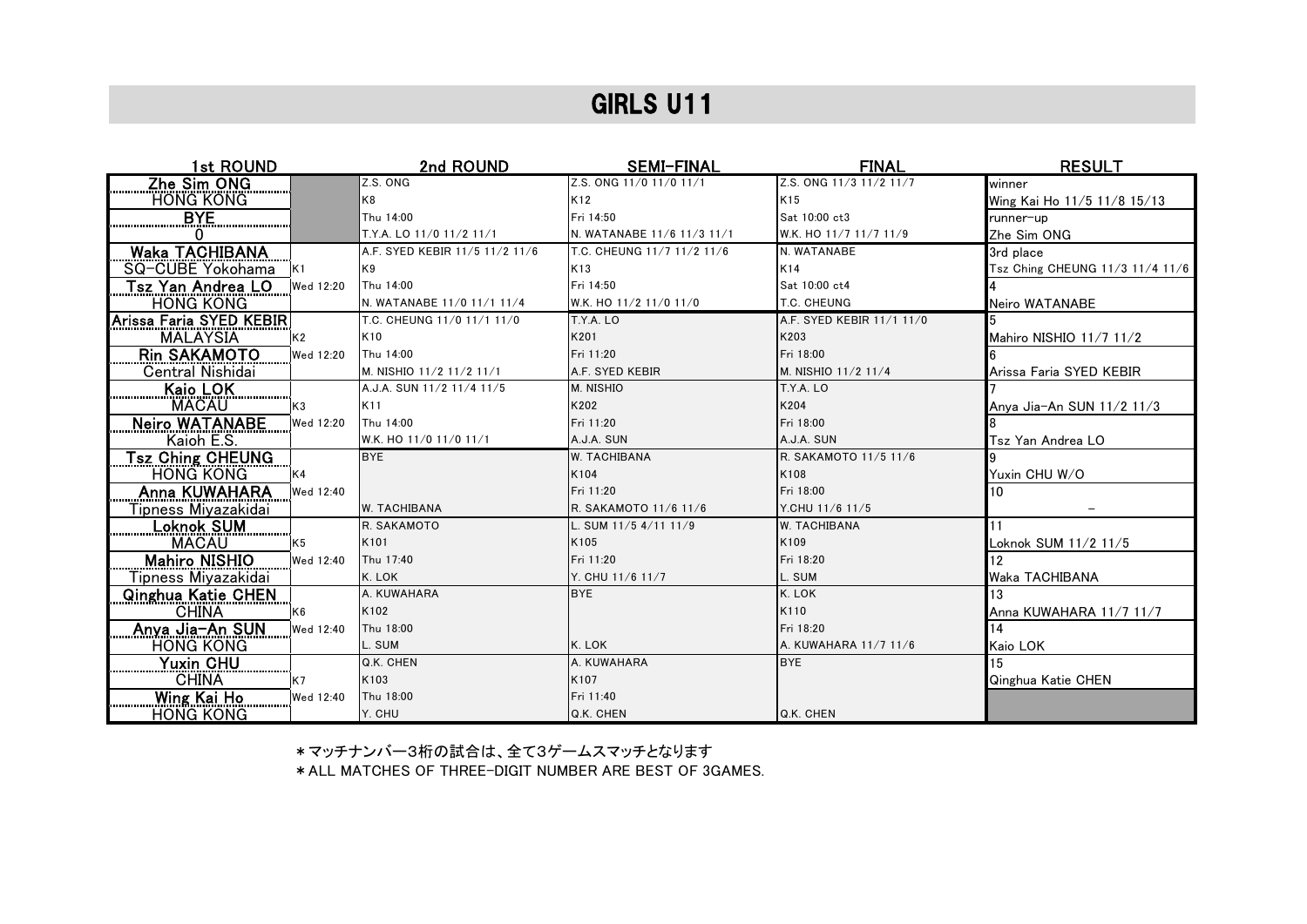| 1st ROUND                               | 2nd ROUND                            | QUARTER-FINAL                | <b>SEMI-FINAL</b>            | <b>FINAL</b>                             | <b>RESULT</b>                        |
|-----------------------------------------|--------------------------------------|------------------------------|------------------------------|------------------------------------------|--------------------------------------|
| Tszkui ZHUANG                           | T. ZHUANG                            | T. ZHUANG 11/4 11/2 11/6     | T ZHUANG 11/3 11/8 11/8      | S. KARIYAZONO 9/11 11/5 11/9 11/3 winner |                                      |
| <b>CHINA</b>                            | J14                                  | J22                          | J26                          | J29                                      | Si Chun LAU 11/5 11/5 11/3           |
| BYE.                                    | Wed 16:00                            | Thu 13:30                    | Fri 14:50                    | Sat 9:00 ct1                             | runner-up                            |
| $\mathbf{0}$                            | Z. SHI 11/6 11/3 11/3                | K. IKEDA 11/7 11/6 11/5      | S. KARIYAZONO 11/0 11/2 11/4 | S.C. LAU 11/2 11/9 11/6                  | Svunnsaku KARIYAZONO                 |
| <b>Kyou FUKUMOTO</b>                    | K. ITO 12/10 9/11 11/7 16/14         | T. JIN 11/3 11/6 11/3        | S.C. LAU 11/3 11/5 11/3      | T. ZHUANG                                | 3rd place                            |
| Do Sports Takasaki<br>IJ1               | J15                                  | J23                          | J27                          | J28                                      | Shiu Jit Isaac WONG 13/11 11/1 11/8  |
| Zun SHI<br>Wed 10:40                    | Wed 16:00                            | Thu 13:30                    | Fri 14:50                    | Sat 9:00 ct2                             |                                      |
| <b>CHINA</b>                            | K. IKEDA 11/2 11/0 11/0              | S. KARIYAZONO 11/9 11/9 11/6 | S.J.I. WONG 13/11 11/5 11/4  | S.J.I. WONG                              | Tszkui ZHUANG                        |
| Yuchen WU                               | T. JIN 14/12 11/7 12/10              | Y. ARA 11/1 11/6 11/4        | K. IKEDA                     | K. IKEDA 11/9 11/9                       |                                      |
| <b>CHINA</b><br>J2                      | J16                                  | J24                          | J301                         | J303                                     | Koiun IKEDA 16/14 11/6               |
| Keita ITO<br>Wed 10:40                  | Wed 16:00                            | Thu 13:30                    | Fri 10:20                    | Fri 17:20                                |                                      |
| Kyonan Cross Sports Club                | Z. LI 5/11 11/2 11/6 11/7            | S.C. LAU 11/7 11/6 11/7      | T. JIN                       | Y. LI 10/12 11/9 11/1                    | Yilin LI                             |
| <b>Yu Xiang FEI</b>                     | L.H.L. WONG 11/1 11/4 11/1           | Y. LI 5/11 11/3 11/7 11/8    | Y. ARA                       | T. JIN                                   |                                      |
| <b>CHINA</b><br>J3                      | J17                                  | J25                          | J302                         | J304                                     | Yuzuki ARA 11/7 11/8                 |
| Kojun IKEDA<br>Wed 11:05                | Wed 16:00                            | Thu 13:30                    | Fri 10:20                    | Fri 17:20                                |                                      |
| <b>Central Port</b>                     | S. KARIYAZONO 11/1 11/4 11/0         | S.J.I. WONG 11/8 13/11 11/9  | Y. LI                        | Y. ARA                                   | Tony JIN                             |
| Ka Hei LEI                              | Y. ARA                               | Z. SHI                       | Z.SHI 11/6 11/9              |                                          | 9 to 10                              |
| <b>MACAU</b><br>$\overline{A}$          | J18                                  | J201                         | J205                         |                                          | Long Hin Larry WONG 11/3 11/6        |
| Tony JIN<br>Wed 11:05                   | Wed 16:30                            | Thu 17:20                    | Fri 10:20                    |                                          |                                      |
| <b>CHINA</b>                            | Y. SUDA 11/2 11/1 11/2               | K. ITO                       | L.H.L. WONG 11/1 11/4        |                                          | Renshi MAKINO 11/7 12/10             |
| <u>Tubasa SIONOYA</u>                   | R. MAKINO 11/8 11/6 11/2             | Z.LI                         | R. MAKINO 12/10 11/7         |                                          | $11$ to 12                           |
| First Wave<br>J5                        | J19                                  | J202                         | J206                         |                                          | Zun SHI                              |
| Zihao LI<br>Wed 11:05                   | Wed 16:30                            | Thu 17:20                    | Fri 10:20                    |                                          |                                      |
| <b>CHINA</b>                            | S.C. LAU 11/2 11/1 11/0              | L.H.L. WONG                  | P.T.LAU 9/11 11/4 12/10      |                                          | Pak To LAU                           |
| <u> Long Hin Larry WONG</u>             | Y. LI 11/5 11/4 11/4<br>J20          | Y. SUDA<br>J203              | K. ITO<br>J207               |                                          | 13 to 14                             |
| <b>HONG KONG</b><br>J6                  |                                      | Thu 17:40                    | Fri 10:40                    |                                          | Zihao LI 6/11 11/8 12/10             |
| Wataro ITO<br>Wed 11:05                 | Wed 16:30<br>B. JIANG 11/6 11/1 11/3 | R. MAKINO                    | Z. LI                        |                                          |                                      |
| Tipness Miyazakidai<br>Jiesheng ZHANG   | P.T. LAU 11/2 11/3 11/4              | <b>B. JIANG</b>              | Y. SUDA                      |                                          | Benjamin JIANG 11/9 11/8<br>15 to 16 |
| <b>CHINA</b>                            | J21                                  | J204                         | J208                         |                                          | Keita ITO                            |
| Shunsaku KARIYAZONO Wed 11:30           | Wed 16:30                            | Thu 17:40                    | Fri 10:40                    |                                          |                                      |
| <b>TAC</b>                              | S.J.I. WONG                          | P.T. LAU                     | <b>B. JIANG</b>              |                                          | Yuya SUDA                            |
| Yuzuki ARA                              | <b>BYE</b>                           | K. FUKUMOTO                  | Y. WU 11/5 11/7              |                                          | 17 to 18                             |
| Tipness Miyazakidai                     |                                      | J106                         | J111                         |                                          | Ka Hei LEI 11/7 12/14 11/7           |
| <b>BYE</b>                              |                                      | Fri 10:40                    | Fri 17:20                    |                                          |                                      |
| 0                                       | K. FUKUMOTO                          | Y. WU 11/2 11/5              | K.H. LEI 11/9 11/2           |                                          | Toma IKEDA 11/9 11/8                 |
| Mungun-Ochir ALTANTOGOO                 | Y. WU                                | K.H. LEI 11/6 11/4           | $J. MA$ $11/1$ $11/1$        |                                          | 19 to 20                             |
| <b>MONGOLIA</b><br>$\mathsf{J}8$        | J101                                 | J107                         | J112                         |                                          | Yuchen WU                            |
| Yuya SUDA<br>Wed 11:30                  | Thu 17:00                            | Fri 10:40                    | Fri 17:20                    |                                          |                                      |
| Tipness Miyazakidai                     | Y.X. FEI                             | W. ITO 14/12 11/7            | T. IKEDA 11/2 11/5           |                                          | Junhe MA                             |
| Junhe MA                                | K.H. LEI                             | M.O. ALTANTOGOO              | K. FUKUMOTO                  |                                          | 21 to 22                             |
| <b>CHINA</b><br>19                      | J102                                 | J108                         | J113                         |                                          | Wataro ITO 11/4 11/8                 |
| Renshi MAKINO<br>Wed 11:30              | Thu 17:00                            | Fri 11:00                    | Fri 17:40                    |                                          |                                      |
| <b>TAC</b>                              | T. SIONOYA                           | J. MA $11/1$ $11/0$          | W. ITO                       |                                          | Akinobu ONO W/O                      |
| Koudai HASEGAWA                         | W. ITO                               | T. IKEDA 11/4 8/11 11/7      | M.O. ALTANTOGOO              |                                          | 23 to 24                             |
| <b>First Wave</b><br>J10                | J103                                 | J109                         | J114                         |                                          | Kyou FUKUMOTO                        |
| Si Chun LAU<br>Wed 11:55                | Thu 17:00                            | Fri 11:00                    | Fri 17:40                    |                                          |                                      |
| <b>HONG KONG</b>                        | J. ZHANG                             | A. ONO                       | A. ONO                       |                                          |                                      |
| <b>Toma IKEDA</b>                       | <b>BYE</b>                           | <b>BYE</b>                   | Y.X. FEI                     |                                          | 25 to 26                             |
| First Wave<br>J11                       |                                      |                              | J115                         |                                          | Tubasa SIONOYA 11/3 11/4             |
| $\overline{Y}$ ilin LI<br>Wed 11:55     |                                      |                              | Fri 17:40                    |                                          |                                      |
| <b>CHINA</b>                            | M.O. ALTANTOGOO                      | Y.X. FEI                     | T. SIONOYA 8/11 11/7 11/7    |                                          | Shu TAKAHASHI 11/2 11/6              |
| <b>Shu TAKAHASHI</b>                    | J. MA                                | T. SIONOYA                   | K. HASEGAWA                  |                                          | 27 to 28                             |
| SQ-CUBE Saitama<br>J12                  | J104                                 | J110                         | J116                         |                                          | Yu Xiang FEI                         |
| Benjamin JIANG<br>Wed 11:55             | Thu 17:20                            | Fri 11:00                    | Fri 17:40                    |                                          |                                      |
| <b>CHINA</b>                            | K. HASEGAWA                          | J. ZHANG                     | S. TAKAHASHI                 |                                          | Koudai HASEGAWA                      |
| Pak To LAU                              | T. IKEDA                             | <b>BYE</b>                   | <b>BYE</b>                   |                                          | 29                                   |
| <b>HONG KONG</b><br>J13                 | J105                                 |                              |                              |                                          | Jiesheng ZHANG                       |
| Akinobu ONO<br>Wed 11:55                | Thu 17:20                            |                              |                              |                                          |                                      |
| MEGALOS Yokohama Tennocyo               | S. TAKAHASHI                         | K. HASEGAWA                  | J. ZHANG                     |                                          |                                      |
| <b>BYE</b>                              | A. ONO                               | S. TAKAHASHI                 |                              |                                          |                                      |
| 0                                       |                                      |                              |                              |                                          |                                      |
| Shiu Jit Isaac WONG<br><b>HONG KONG</b> | BYE                                  | <b>BYE</b>                   |                              |                                          |                                      |
|                                         |                                      |                              |                              |                                          |                                      |

\*マッチナンバー3桁の試合は、全て3ゲームスマッチとなります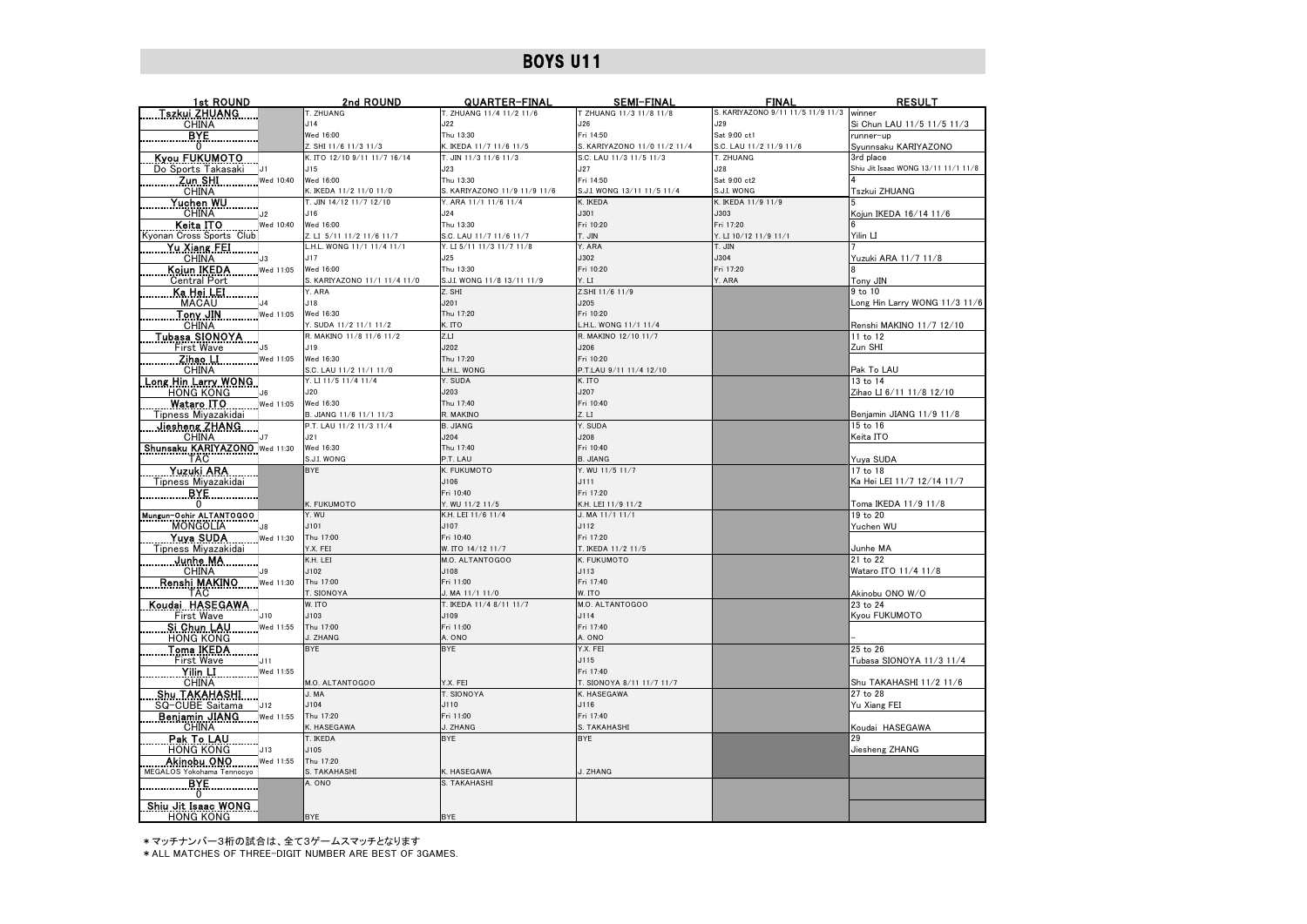| 1st ROUND                             | 2nd ROUND                   | <b>SEMI-FINAL</b>            | <b>FINAL</b>                 | <b>RESULT</b>                            |
|---------------------------------------|-----------------------------|------------------------------|------------------------------|------------------------------------------|
| Akari MIDORIKAWA                      | A. MIDORIKAWA               | A. MIDORIKAWA 11/5 11/5 11/3 | A. MIDORIKAWA 11/1 11/6 11/5 | winner                                   |
| Central Inagekaigan                   | H <sub>5</sub>              | H9                           | H <sub>12</sub>              | Akari MIDORIKAWA 11/2 11/9 11/6          |
| <u>BYE </u>                           | Thu 13:00                   | Fri 14:20                    | Sat 9:40 ct1                 | runner-up                                |
|                                       | A.R. SYED 11/3 11/1 11/6    | K.S. HERRING 11/7 11/2 11/1  | W.T. LAU 11/3 11/8 11/5      | Wai Tung LAU                             |
| <b>Hanging DU</b>                     | K.S. HERRING 11/2 11/1 11/1 | M. SHIBATA 11/0 11/2 11/1    | K.S. HERRING                 | 3rd place                                |
| <b>CHINA</b><br>H1                    | H <sub>6</sub>              | H <sub>10</sub>              | H <sub>11</sub>              | Kathryn Sano HERRING 11/3 11/9 8/11 11/7 |
| Ayesya Rania SYED<br>Wed 10:15        | Thu 13:00                   | Fri 14:20                    | Sat 9:40 ct2                 |                                          |
| <b>MALAYSIA</b>                       | Z. LIU                      | W.T. LAU 11/5 11/1 11/3      | M. SHIBATA                   | Mana SHIBATA                             |
| Kathryn Sano HERRING                  | M. SHIBATA                  | A.R. SYED                    | A.R. SYED 11/5 11/6          |                                          |
| <b>CANADA</b><br>H <sub>2</sub>       | H <sub>7</sub>              | H201                         | H203                         | Avesva Rania SYED 11/9 11/9              |
| Esui-Begim ORGIL<br>Wed 10:15         | Thu 13:00                   | Fri 10:00                    | Fri 17:00                    |                                          |
| <b>MONGOLIA</b>                       | N.J.N. SUN 11/0 11/4 11/4   | Z. LIU                       | R. YOSHIMURA 7/11 11/1 11/5  | Risa YOSHIMURA                           |
| <b>BYE</b>                            | R. YOSHIMURA 11/0 11/2 11/1 | N.J.N. SUN                   | Z. LIU                       |                                          |
|                                       | H <sub>8</sub>              | H202                         | H204                         | Zivi LIU 11/6 11/5                       |
| <b>Ziyi LIU</b>                       | Thu 13:00                   | Fri 10:00                    | Fri 17:00                    |                                          |
| <b>CHINA</b>                          | W.T. LAU                    | R. YOSHIMURA                 | N.J.N. SUN                   | Natalie Jia-Ning SUN                     |
| <b>Mana SHIBATA</b>                   | $H.$ DU                     | H. DU 11/7 11/3              |                              | 9 to 10                                  |
| Kyonan Cross Sports Club              | H101                        | H103                         |                              | Hanging DU 11/4 11/1                     |
|                                       | Thu 16:40                   | Fri 10:00                    |                              |                                          |
|                                       | E.B. ORGIL                  | T. KOBAHASHI 11/0 11/4       |                              | Esui-Begim ORGIL 11/1 11/6               |
| Tomoe KOBAYASHI                       | T. KOBAYASHI                | E.B. ORGIL                   |                              | 11 to 12                                 |
| Tipness Miyazakidai<br>H <sub>3</sub> | H102                        | H104                         |                              | Tomoe KOBAYASHI                          |
| Natalie Jia-Ning SUN Ved 10:40        | Thu 16:40                   | Fri 10:00                    |                              |                                          |
| <b>HONG KONG</b>                      | S. BAT-ERDENE               | S. BAT-ERDENE                |                              | Shur BAT-ERDENE                          |
| <u>Risa YOSHIMURA</u>                 |                             |                              |                              |                                          |
| Tipness Miyazakidai<br>H4             |                             |                              |                              |                                          |
| Shur BAT-ERDENE<br>Wed 10:40          |                             |                              |                              |                                          |
| <b>MONGOLIA</b>                       |                             |                              |                              |                                          |
| <b>BYE</b>                            |                             |                              |                              |                                          |
|                                       |                             |                              |                              |                                          |
| Wai Tung LAU                          |                             |                              |                              |                                          |
| <b>HONG KONG</b>                      |                             |                              |                              |                                          |

\*マッチナンバー3桁の試合は、全て3ゲームスマッチとなります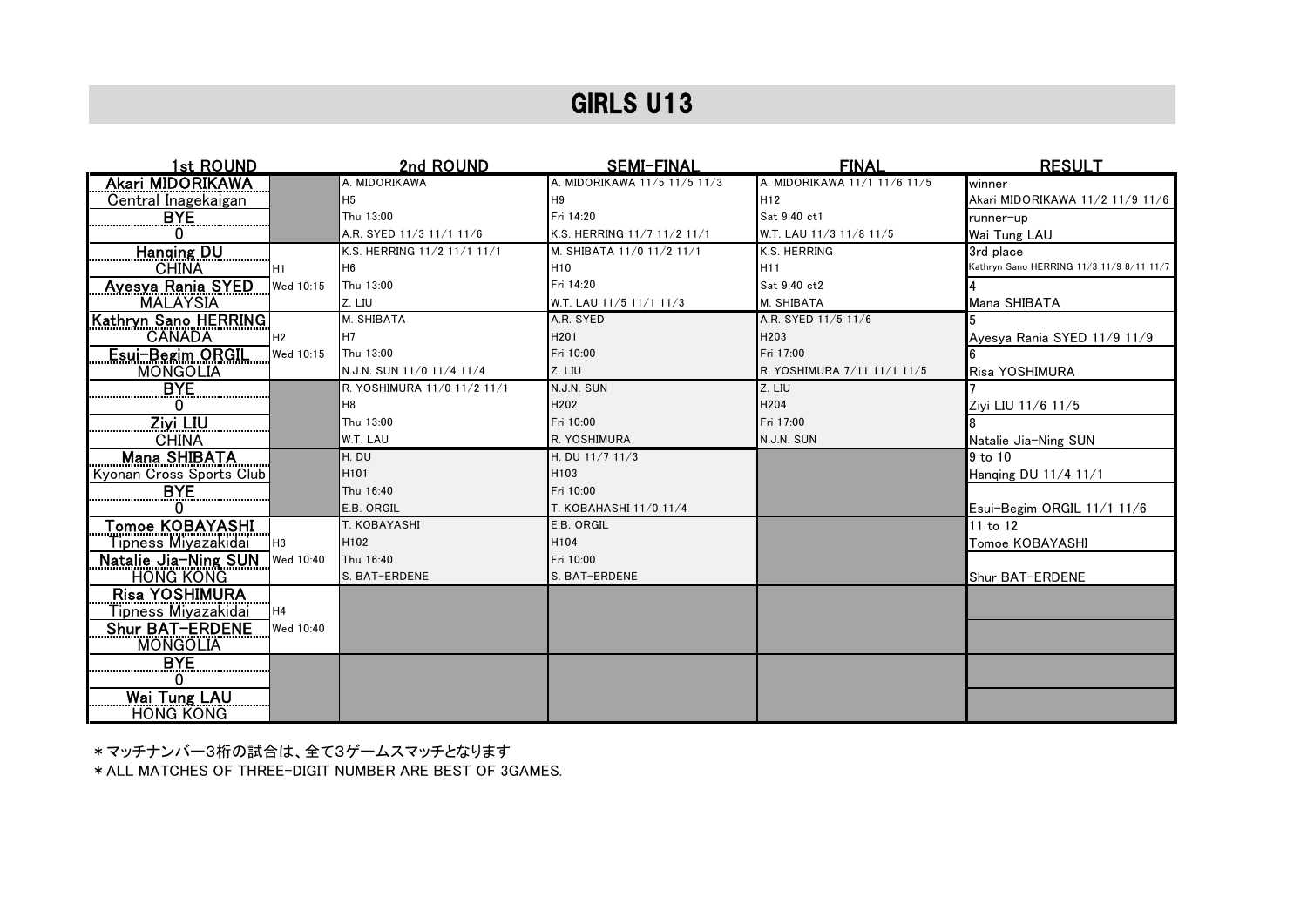| 1st ROUND                                          | 2nd ROUND                              | QUARTER-FINAL                                         | SEMI-FINAL                                      | <b>FINAL</b>                     | <b>RESULT</b>              |
|----------------------------------------------------|----------------------------------------|-------------------------------------------------------|-------------------------------------------------|----------------------------------|----------------------------|
| Nathan Shuyou ROSENZWEIG                           | N.S. ROSENZWEIG                        | N.S. ROSENZWEIG 11/0 11/2 11/2                        | N.S. ROSENZWEIG 11/5 11/5 11/7                  | N.S. ROSENZWEIG 11/7 11/1 11/5   | winner 11/7 11/7 13/11     |
| <b>HONG KONG</b>                                   | G3                                     | G11                                                   | G <sub>15</sub>                                 | G18                              | Nathan Shuyou ROSENZWEIG   |
| BYE                                                | Wed 19:00                              | Thu 12:30                                             | Fri 14:20                                       | Sat 10:20 ct1                    | unner-up                   |
| 0<br><b>Julian MATSUO</b>                          | T.J. LOMG 11/0 11/0 11/0<br>I.C. CHANG | K. TOKI 11/2 11/5 11/2<br>S. TSUKAHARA 11/1 11/2 11/2 | S. DU 11/5 11/7 11/8<br>J.H. SZE 11/5 11/4 11/1 | J.H. SZE 11/1 11/9 11/2<br>S. DU | Jun Him SZE<br>3rd place   |
| G <sub>1</sub><br>Boast                            | G4                                     | G <sub>12</sub>                                       | G16                                             | G <sub>17</sub>                  | Shaoqian DU 11/2 11/3 11/7 |
| <u>Teng James LOMG</u><br>Wed 10:15                | Wed 19:00                              | Thu 12:30                                             | Fri 14:20                                       | Sat 10:20 ct2                    |                            |
| <b>CHINA</b>                                       | K. TOKI                                | S. DU 11/2 11/4 11/3                                  | M.ZHU 11/8 11/7 11/5                            | M. ZHU                           | Mingzhe ZHU                |
| Ieng Chak CHAING                                   | S. TSUKAHARA                           | A. OGAI 11/4 11/3 11/6                                | K. TOIKI                                        | S. TSUKAHARA 11/2 10/12 11/7     |                            |
| <b>MACAU</b>                                       | G5                                     | G13                                                   | G301                                            | G303                             | Shuto TSUKAHARA 12/10 11/5 |
| <b>BYE</b>                                         | Wed 19:00                              | Thu 12:30                                             | Fri 9:40                                        | Fri 16:40                        |                            |
| $^{\circ}$                                         | N. KANO                                | J.H. SZE 11/0 11/0 11/0                               | S. TSIKAHARA                                    | T. SHINOMIYA 11/9 15/13          | Takeru SHINOMIYA           |
| BYE                                                | K. YAMANAKA                            | M. ZHU 11/6 11/7 11/4                                 | A. OGAI                                         | K. TOKI                          |                            |
| 0<br>Kosei TOKI                                    | G <sub>6</sub><br>Wed 19:00            | G14<br>Thu 12:30                                      | G302<br>Fri 9:40                                | G304<br>Fri 16:40                | Kosei TOKI 11/5 11/2       |
| Obu J.H.S.                                         | S. DU                                  | T. SHINOMIYA 11/1 11/9 11/5                           | T. SHINOMIYA                                    | A. OGAI                          | Atsuhiro OGAI              |
| <b>Shuto TSUKAHARA</b>                             | M. NARENDRAN                           |                                                       |                                                 |                                  |                            |
| SQ-CUBE Saitama                                    | G7                                     |                                                       |                                                 |                                  | Marvindran NARENDRAN       |
| BYE                                                | Wed 19:30                              |                                                       |                                                 |                                  | 10                         |
| $\mathbf{0}$                                       | A. OGAI                                |                                                       |                                                 |                                  | Narumi KANO                |
| <b>BYE</b>                                         | Y. HIRAI                               |                                                       |                                                 |                                  | 11 to 12                   |
| 0                                                  | G8                                     |                                                       |                                                 |                                  | Ryouhei YASUNARI           |
| Narumi KANO                                        | Wed 19:30<br>J.H. SZE                  |                                                       |                                                 |                                  |                            |
| Spa Shirokane<br>Kazuki YAMANAKA                   | M. ZHU                                 |                                                       |                                                 |                                  | Teng James LOMG<br>13      |
| SQ-CUBE Yokohama                                   | G9                                     |                                                       |                                                 |                                  | Kazuki YAMANAKA            |
| <b>BYE</b>                                         | Wed 19:30                              |                                                       |                                                 |                                  | 14                         |
| 0                                                  | R. YASUNARI                            |                                                       |                                                 |                                  | Eigen SCHINAMAN            |
| <b>BYE</b>                                         | E. SCHINAMAN 11/1 11/1 11/2            |                                                       |                                                 |                                  | 15 to 16                   |
| 0                                                  | G10                                    |                                                       |                                                 |                                  | Yasuhiro HIRAI             |
| <u>Shaogian DU</u>                                 | Wed 19:30                              |                                                       |                                                 |                                  |                            |
| CHINA<br>Marvindran NARENDRAN                      | T. SHINOMIYA                           |                                                       |                                                 |                                  | 17                         |
| <b>MALAYSIA</b>                                    |                                        |                                                       |                                                 |                                  | Julian MATSUO              |
| <b>BYE</b>                                         |                                        |                                                       |                                                 |                                  |                            |
| 0                                                  |                                        |                                                       |                                                 |                                  |                            |
| <b>BYE</b>                                         |                                        |                                                       |                                                 |                                  |                            |
| 0                                                  |                                        |                                                       |                                                 |                                  |                            |
| <b>Atsuhiro OGAI</b>                               |                                        |                                                       |                                                 |                                  |                            |
| Central Port                                       |                                        |                                                       |                                                 |                                  |                            |
| <u>Yasuhiro HIRAI</u><br>MEGALOS Yokohama Tennocyo |                                        |                                                       |                                                 |                                  |                            |
| <b>B</b> <sub>N</sub> E                            |                                        |                                                       |                                                 |                                  |                            |
| $\mathbf{0}$                                       |                                        |                                                       |                                                 |                                  |                            |
| <b>BYE</b>                                         |                                        |                                                       |                                                 |                                  |                            |
| $\mathbf{0}$                                       |                                        |                                                       |                                                 |                                  |                            |
| Jun Him SZE                                        |                                        |                                                       |                                                 |                                  |                            |
| <b>HONG KONG</b><br><b>Mingzhe ZHU</b>             |                                        |                                                       |                                                 |                                  |                            |
| <b>CHINA</b>                                       |                                        |                                                       |                                                 |                                  |                            |
| BYE.                                               |                                        |                                                       |                                                 |                                  |                            |
| 0                                                  |                                        |                                                       |                                                 |                                  |                            |
| <b>BYE</b>                                         |                                        |                                                       |                                                 |                                  |                            |
| 0                                                  |                                        |                                                       |                                                 |                                  |                            |
| <b>Ryohei YASUNARI</b>                             |                                        |                                                       |                                                 |                                  |                            |
| Tipness Miyazakidai<br><b>Eigen SCHINAMAN</b>      |                                        |                                                       |                                                 |                                  |                            |
| <b>USA</b><br>G <sub>2</sub>                       |                                        |                                                       |                                                 |                                  |                            |
| Amar-Erdene MALCHIKHUU Wed 10:15                   |                                        |                                                       |                                                 |                                  |                            |
| <b>MONGOLIA</b>                                    |                                        |                                                       |                                                 |                                  |                            |
| BYE                                                |                                        |                                                       |                                                 |                                  |                            |
| 0                                                  |                                        |                                                       |                                                 |                                  |                            |
| Takeru SHINOMIYA                                   |                                        |                                                       |                                                 |                                  |                            |
| Kyonan Cross Sports Club                           |                                        |                                                       |                                                 |                                  |                            |

## BOYS U13 Plate

※loser of 1st & 2nd round

| 1st round               |           | 2nd round             | Semi-Final      | Final               | Winner |
|-------------------------|-----------|-----------------------|-----------------|---------------------|--------|
| Eigen SCHINAMAN         |           | E. SCHINAMAN          | R. YASUNARI     | <b>M. NARENDRAN</b> |        |
| <b>BYE</b>              |           | G103                  | 11/7 8/11 12/10 | 12/10 6/11 12/10    |        |
| Julian MATSUO           | G101      | Thu 18:00             |                 |                     |        |
| Ryouhei YASUNARI        | Thu 15:00 | R. YASUNARI 11/1 11/1 | G107            |                     |        |
| Yasuhiro HIRAI          |           | Y. HIIRAI             | Fri 9:40        |                     |        |
| <b>BYE</b>              |           | G104                  |                 |                     |        |
| <b>BYE</b>              |           | Thu 18:00             | M. NARENDRAN    |                     |        |
| Marvindran NARENDRAN    |           | M. NARENDRAN          | $11/0$ $11/1$   | G109                |        |
| Kazuki YAMANAKA         |           | K. YAMANAKA           | N. KANO         | Sat 10:30 ct3       |        |
| <b>BYE</b>              |           | G105                  | $12/10$ 11/8    |                     |        |
| <b>BYE</b>              |           | Thu 18:20             |                 |                     |        |
| Narumi KANO             |           | N. KANO               | G108            |                     |        |
| <b>Ieng Chak CHAING</b> | G102      | I.C. CHANG W/O        | Fri 9:40        |                     |        |
| Amar-Erdene MALCHIKHUU  | Thu 15:00 | G106                  |                 |                     |        |
| <b>BYE</b>              |           | Thu 18:20             |                 |                     |        |
| Teng James LOMG         |           | T.J. LOMG             | T.J. LOMG W/O   | N. KANO 11/7 11/2   |        |

## BOYS U13 Consolation Plate

※loser of 1st Match in the Plate

| 1st round       |          | Semi-Final                | Final         | Winner |
|-----------------|----------|---------------------------|---------------|--------|
| <b>BYE</b>      |          | <b>BYE</b>                | K. YAMANAKA   |        |
| <b>BYE</b>      |          | G203                      |               |        |
| Julian MATSUO   | G201     | Fri 17:00                 |               |        |
| Kazuki YAMANAKA | Fri 9:20 | K.YAMANAKA 11/3 11/0 G205 |               |        |
| Yasuhiro HIRAI  | G202     | Y. HIRAI                  | Sat 10:30 ct4 |        |
| <b>BYE</b>      | Fri 9:20 | G204                      |               |        |
| <b>BYE</b>      |          | Fri 17:00                 | E. SCHINAMAN  |        |
| Eigen SCHINAMAN |          | E. SCHINAMAN              | $11/5$ 11/3   |        |

\*マッチナンバー3桁の試合は、全て3ゲームスマッチとなります \*ALL MATCHES OF THREE-DIGIT NUMBER ARE BEST OF 3GAMES.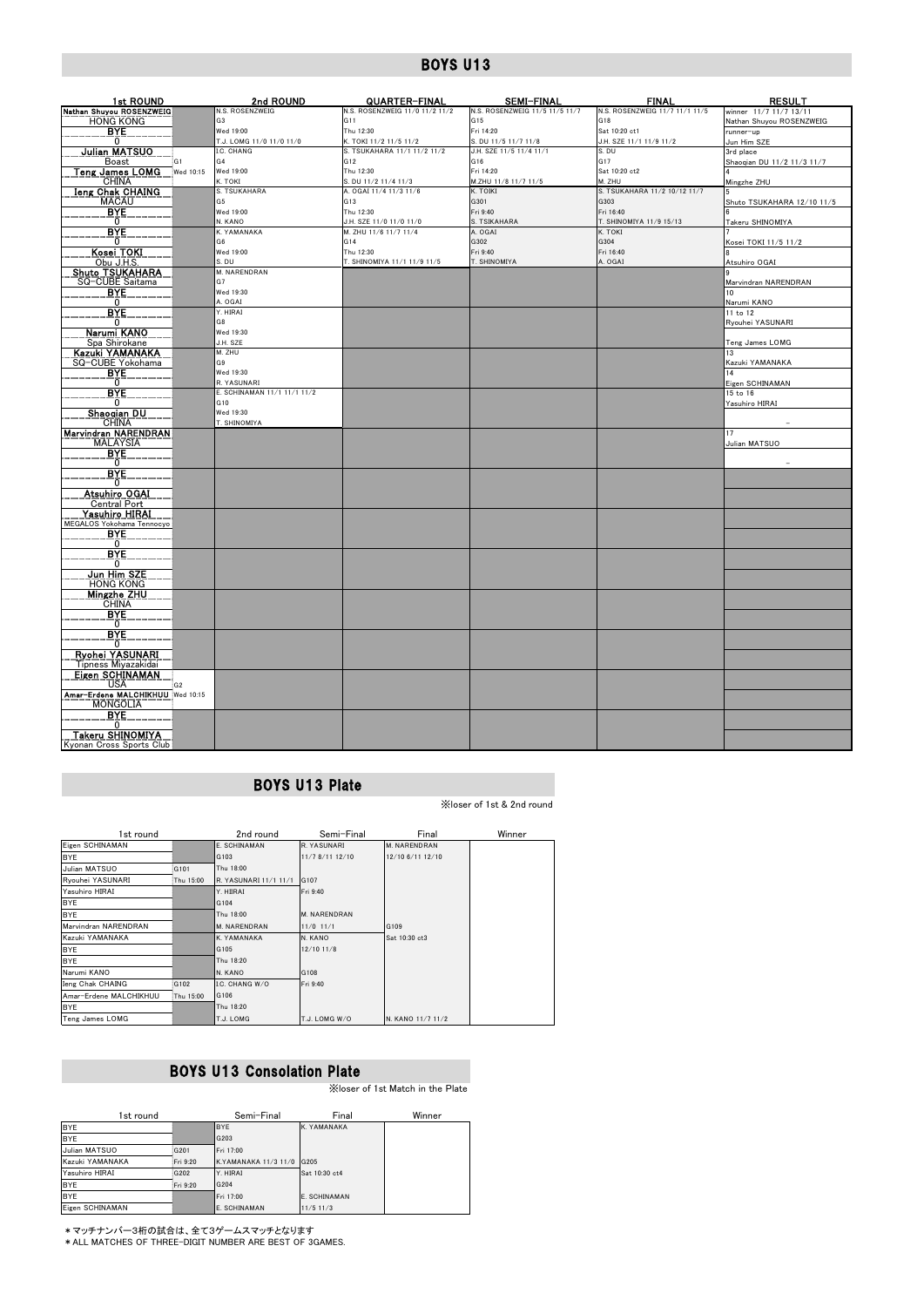| <b>1st ROUND</b>                     |                | 2nd ROUND                | QUARTER-FINAL                                          | <b>SEMI-FINAL</b>                       | <b>FINAL</b>                      | <b>RESULT</b>                     |
|--------------------------------------|----------------|--------------------------|--------------------------------------------------------|-----------------------------------------|-----------------------------------|-----------------------------------|
| Subin EO                             |                | S. EO                    | S. EO 11/0 11/0 11/2                                   | S. EO 11/7 11/8 11/3                    | S.EO 11/6 11/6 11/3               | winner                            |
| <b>KOREA</b>                         |                | F <sub>2</sub>           | F10                                                    | F14                                     | F17                               | Subin EO 11/1 11/3 11/6           |
| <b>BYE</b>                           |                | Wed 18:00                | Thu 12:00                                              | Fri 13:40                               | Sat 11:00 ct1                     | unner-up                          |
| $\overline{0}$                       |                | E. KONDO 11/5 12/10 11/8 | H. SAKATA 11/5 11/2 11/2                               | W. YEUNG 13/15 11/1 11/3 11/2           | K. TAKAHASHI 11/3 4/11 11/5 11/3  | Kurumi TAKAHASHI                  |
| Erii KONDO                           |                | Y.C. LIN                 | A. SUZUKI 11/0 11/1 11/0                               | K. TAKAHASHI 11/1 11/6 18/16            | W. YEUNG                          | 3rd place                         |
| Central Sano                         | F <sub>1</sub> | F <sub>3</sub>           | F11                                                    | F15                                     | F16                               | Waileng YEUNG 3/11 11/6 11/8 11/8 |
| Yu-Ting WENG                         | Wed 9:50       | Wed 18:00                | Thu 12:00                                              | Fri 13:40                               | Sat 11:00 ct2                     |                                   |
| <b>CHINESE TAIPEI</b>                |                | H. SAKATA<br>A. SUZUKI   | W. YEUNG 11/4 11/2 11/7<br>K. TAKAHASHI 11/0 11/0 11/1 | I.L. LEONG 11/8 12/10 11/6<br>H. SAKATA | I.L. LEONG<br>H. SAKATA 11/9 11/4 | leng Lan LEONG                    |
| Yu-Chun LIN<br><b>CHINESE TAIPEI</b> |                | F4                       | F12                                                    | F301                                    | F303                              |                                   |
| BYE                                  |                | Wed 18:00                | Thu 12:00                                              | Fri 9:20                                | Fri 16:40                         | Himari SAKATA 11/6 12/10          |
| 0                                    |                | A. ARIUNBAT              | H. TOKI 11/1 11/3 11/2                                 | A. SUZUKI                               | H. TOKI 11/8 11/6                 | Haruhi TOKI                       |
| <b>BYE</b>                           |                | N. SUZUKI                | Y. REN 11/3 11/4 11/1                                  | H. TOKI                                 | A. SUZUKI                         |                                   |
| $\mathbf{0}$                         |                | F <sub>5</sub>           | F13                                                    | F302                                    | F304                              | Ami SUZUKI 12/10 11/9             |
| Himari SAKATA                        |                | Wed 18:00                | Thu 12:00                                              | Fri 9:20                                | Fri 16:40                         |                                   |
| SQM Academy                          |                | W. YEUNG                 | I.L. LEONG 11/1 11/0 11/0                              | Y. REN                                  | Y. REN                            | Yanyi REN                         |
| Ami SUZUKI                           |                | K. TAKAHASHI             |                                                        |                                         |                                   |                                   |
| Kyonan Cross Sports Club             |                | F <sub>6</sub>           |                                                        |                                         |                                   | Yu-Ting WENG                      |
| <b>B</b> YE                          |                | Wed 18:30                |                                                        |                                         |                                   | 10                                |
| $\Omega$                             |                | S. KHISHIGJARGAL         |                                                        |                                         |                                   | Neiro SUZUKI                      |
| <b>BYE</b>                           |                | M. DOGSON                |                                                        |                                         |                                   | 11 to 12                          |
| $\Omega$                             |                | F7                       |                                                        |                                         |                                   | Myadagaa DOGSOM                   |
| <b>Anirchim ARIUNBAT</b>             |                | Wed 18:30                |                                                        |                                         |                                   |                                   |
| MONGOLIA                             |                | H. TOKI<br>L. DOMUKAI    |                                                        |                                         |                                   | Yu-Chun LIN                       |
| <b>Neiro SUZUKI</b>                  |                | F8                       |                                                        |                                         |                                   | 13                                |
| Tipness Miyazakidai<br>BYE           |                | Wed 18:30                |                                                        |                                         |                                   | Erii KONDO<br>14                  |
| $\mathbf{0}$                         |                | Y. REN                   |                                                        |                                         |                                   | Margad SOYOL                      |
| BYE                                  |                | M.SYOL                   |                                                        |                                         |                                   | 15 to 16                          |
| 0                                    |                | F9                       |                                                        |                                         |                                   | Lina DOMUKAI                      |
| <b>Wailong YEUNG</b>                 |                | Wed 18:30                |                                                        |                                         |                                   |                                   |
| <b>MACAU</b>                         |                | I.L. LEONG               |                                                        |                                         |                                   | Sainzaya KHISHIGJARGAL            |
| Kurumi TAKAHASHI                     |                |                          |                                                        |                                         |                                   | 17                                |
| SQ-CUBE Saitama                      |                |                          |                                                        |                                         |                                   | Anirchim ARIUNBAT                 |
| <b>BYE</b>                           |                |                          |                                                        |                                         |                                   |                                   |
| 0                                    |                |                          |                                                        |                                         |                                   |                                   |
| BYE                                  |                |                          |                                                        |                                         |                                   |                                   |
| 0                                    |                |                          |                                                        |                                         |                                   |                                   |
| Sainzaya KHISHIGJARGAL               |                |                          |                                                        |                                         |                                   |                                   |
| <b>MONGOLIA</b><br>Myadagaa DOGSOM   |                |                          |                                                        |                                         |                                   |                                   |
| <b>MONGOLIA</b>                      |                |                          |                                                        |                                         |                                   |                                   |
| <b>BYE</b>                           |                |                          |                                                        |                                         |                                   |                                   |
| $\overline{0}$                       |                |                          |                                                        |                                         |                                   |                                   |
| <b>BYE</b>                           |                |                          |                                                        |                                         |                                   |                                   |
| 0                                    |                |                          |                                                        |                                         |                                   |                                   |
| <b>Haruhi TOKI</b>                   |                |                          |                                                        |                                         |                                   |                                   |
| Kobe Intel. Jr.H.S.                  |                |                          |                                                        |                                         |                                   |                                   |
| <b>Lina DOMUKAI</b>                  |                |                          |                                                        |                                         |                                   |                                   |
| Senzoku Gakuen<br>BYE.               |                |                          |                                                        |                                         |                                   |                                   |
| 0                                    |                |                          |                                                        |                                         |                                   |                                   |
| <b>BYE</b>                           |                |                          |                                                        |                                         |                                   |                                   |
| $\mathbf{0}$                         |                |                          |                                                        |                                         |                                   |                                   |
| Yanyi REN                            |                |                          |                                                        |                                         |                                   |                                   |
| CHINA                                |                |                          |                                                        |                                         |                                   |                                   |
| <b>Margad SOYOL</b>                  |                |                          |                                                        |                                         |                                   |                                   |
| MONGOLIA                             |                |                          |                                                        |                                         |                                   |                                   |
| <b>BYE</b>                           |                |                          |                                                        |                                         |                                   |                                   |
| 0                                    |                |                          |                                                        |                                         |                                   |                                   |
| BYE<br>$\Omega$                      |                |                          |                                                        |                                         |                                   |                                   |
| <b>Ieng Lan LEONG</b>                |                |                          |                                                        |                                         |                                   |                                   |
| MACAU                                |                |                          |                                                        |                                         |                                   |                                   |

### GIRLS U15 Plate

#### ※loser of 1st & 2nd round

| 1st round              |           | 2nd round           | Semi-Final    | Final         | Winner |
|------------------------|-----------|---------------------|---------------|---------------|--------|
| Margad SOYOL           |           | M. SOYOL            | Y.T. WENG     | Y.T. WENG     |        |
| <b>BYE</b>             |           | F102                | $11/3$ $11/1$ | $11/4$ 11/2   |        |
| Lina DOMUKAI           | F101      | Thu 18:40           |               |               |        |
| Yu-Ting WENG           | Thu 16:40 | Y.T. WENG 11/7 11/7 | F106          |               |        |
| Myadagaa DOGSOM        |           | M. DOGSOM           | Fri P 13:40   |               |        |
| <b>BYE</b>             |           | F103                |               |               |        |
| <b>BYE</b>             |           | Thu 18:40           | M. DOGSOM     |               |        |
| Sainzaya KHISHIGJARGAL |           | S. KHISHIGJARGAL    | $11/8$ 11/2   | F108          |        |
| Neiro SUZUKI           |           | N. SUZUKI           | N. SUZUKI     | Sat 11:00 ct3 |        |
| <b>BYE</b>             |           | F104                | $11/0$ 11/2   |               |        |
| <b>BYE</b>             |           | Thu 19:00           |               |               |        |
| Anirchim ARIUNBAT      |           | A. ARIUNBAT         | F107          |               |        |
| Yu-Chun LIN            |           | Y.C. LIN            | Fri P 14:00   |               |        |
| <b>BYE</b>             |           | F105                |               |               |        |
| <b>BYE</b>             |           | Thu 19:00           | Y.C. LIN      | N. SUZUKI     |        |
| Erii KONDO             |           | E. KONDO            | $11/8$ 11/7   | $11/2$ 11/3   |        |

### GIRLS U15 Consolation Plate

※loser of 1st Match in the Plate

| 1st round              |             | Semi-Final                           | Final                 | Winner |
|------------------------|-------------|--------------------------------------|-----------------------|--------|
| Erii KONDO             |             | Erii KONDO                           | E. KONDO              |        |
| <b>BYE</b>             |             | F202                                 | $11/13$ $11/6$ $11/6$ |        |
| Anirchim ARIUNBAT      | F201        | Fri P 16:20                          |                       |        |
| Lina DOMUKAI           | Fri P 13:40 | D. DOMUKAI 11/5 11/2 F204            |                       |        |
| Sainzava KHISHIGJARGAL |             | Sainzava KHISHIGJARGAL Sat 11:00 ct4 |                       |        |
| <b>BYE</b>             |             | F203                                 |                       |        |
| <b>BYE</b>             |             | Fri P 16:20                          | M. SOYOL              |        |
| Margad SOYOL           |             | Margad SOYOL                         | 11/9 7/11 11/6        |        |

\*マッチナンバー3桁の試合は、全て3ゲームスマッチとなります \*ALL MATCHES OF THREE-DIGIT NUMBER ARE BEST OF 3GAMES.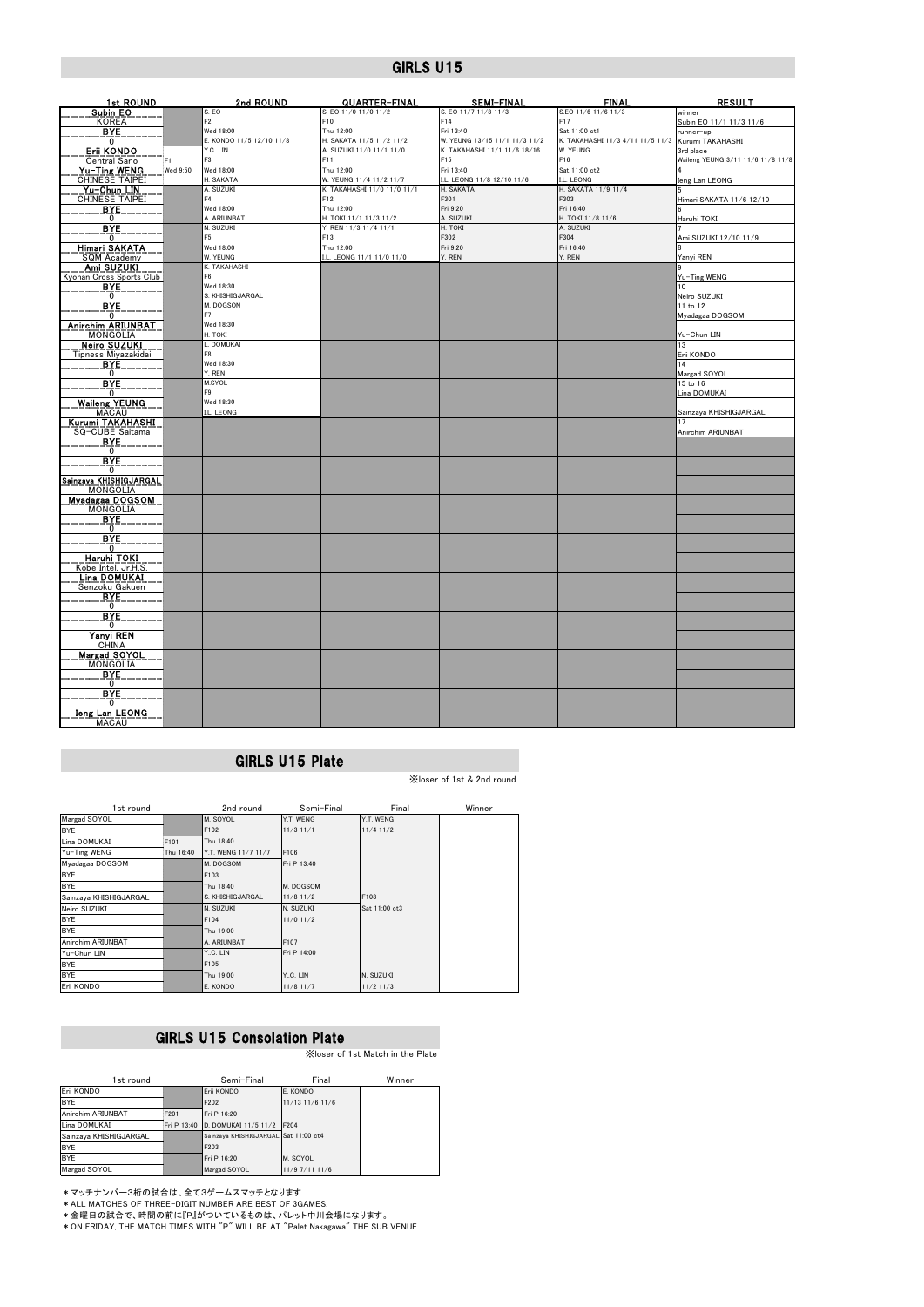| <b>1st ROUND</b>                      |                          | 2nd ROUND                      |                          | <u>QUARTER-FINAL</u>                                         | <b>SEMI-FINAL</b>                            |                              | <u>FINAL</u>                    | <b>RESULT</b>                         |
|---------------------------------------|--------------------------|--------------------------------|--------------------------|--------------------------------------------------------------|----------------------------------------------|------------------------------|---------------------------------|---------------------------------------|
| <u>Yujin IKEDA</u>                    | Y. IKEDA                 |                                | Y. IKEDA 11/1 11/3 11/3  |                                                              | Y. IKEDA 11/3 11/2 11/3                      |                              | H. BRAHIM 11/4 11/6 11/4        | winner                                |
| First Wave                            | E4<br>Wed 17:00          |                                | E12<br>Thu 11:30         |                                                              | E16<br>Fri 13:40                             | E19<br>Sat 11:40 ct1         |                                 | Huzaifa BRAHIM 11/0 11/8 11/5         |
| <b>BYE</b><br>n                       |                          | K. SCHINAMAN 11/1 11/0 11/0    | K. ITO 11/3 11/1 11/9    |                                                              | H. BRAHIM 11/3 11/5 11/9                     |                              | A. MURAKAMI 11/4 5/11 11/5 11/3 | runner-up<br>Akifumi MURAKAMI         |
| <u> Bat-Erdene SUMBAND</u>            | K.T. CHAN                |                                |                          | H. BRAHIM 11/6 11/0 11/2                                     | R. YI 8/11 10/12 11/4 11/5 11/7              | Y. IKEDA                     |                                 | 3rd place                             |
| <b>MONGOLIA</b><br>E <sub>1</sub>     | F <sub>5</sub>           |                                | E13                      |                                                              | E17                                          | E18                          |                                 | Yujin IKEDA 12/10 11/5 11/5           |
| Kai SCHINAMAN<br>Wed 9:50             | Wed 17:00                |                                | Thu 11:30                |                                                              | Fri 13:40                                    | Sat 11:40 ct2                |                                 |                                       |
| <b>USA</b>                            | K. ITO<br>H. BRAHIM      |                                |                          | P.H.A. LO 11/6 11/6 11/13 11/8<br>R. YI 11/7 14/12 7/11 11/3 | A. MURAKAMI 11/4 11/9 11/2<br>K. ITO         | R. YI<br>P.H.A. LO 11/1 11/6 |                                 | Raon YI                               |
| Kuan Tai CHAN<br><b>MACAU</b>         | E6                       |                                | E14                      |                                                              | E301                                         | E303                         |                                 | Pak Hei Anson LO 11/6 11/2            |
| <b>BYE</b>                            | Wed 17:00                |                                | Thu 11:30                |                                                              | Fri 9:00                                     | Fri 16:20                    |                                 |                                       |
| $\Omega$                              | Y. YOKOTA                |                                |                          | R. AGATSUMA 11/5 11/3 11/3                                   | P.H.A. LO                                    | R. AGATSUMA 11/4 11/7        |                                 | Riku AGATSUMA                         |
| <b>BYE</b>                            | <b>D. MATSUOKA</b>       |                                | S. SUZUKI 11/7 11/3 11/8 |                                                              | R. AGATSUMA                                  | K. ITO                       |                                 |                                       |
| 0                                     | E7                       |                                | E15                      |                                                              | E302                                         | E304                         |                                 | Souga SUZUKI 8/11 11/5 11/4           |
| Kanta ITO<br>Kyonan Cross Sports Club | Wed 17:00<br>P.H.A. LO   |                                | Thu 11:30                | A. MURAKAMI 11/4 11/4 11/8                                   | Fri 9:00<br>S. SUZUKI                        | Fri 16:20<br>S. SUZUKI       |                                 | Kanta ITO                             |
| <b>Huzaifa BRAHIM</b>                 | S. MAEKAWA               |                                | K. SCHINAMAN             |                                                              | K. SCHINAMAN 3/11 11/3 11/8                  |                              |                                 | 9 to 10                               |
| PAKISTAN                              | E8                       |                                | E201                     |                                                              | E205                                         |                              |                                 | Daiki MATSUOKA 11/5 11/4              |
| BYE.                                  | Wed 17:30                |                                | Thu 16:20                |                                                              | Fri P 12:40                                  |                              |                                 |                                       |
| $\mathbf{0}$                          |                          | R. YI 3/11 11/9 11/8 9/11 11/9 | K.T. CHAN                |                                                              | D. MATSUOKA 11/6 11/3                        |                              |                                 | Souta MAEKAWA 15/13 11/6              |
| BYE<br>$\Omega$                       | Q. ZAHO<br>E9            |                                | Y. YOKOTA<br>E202        |                                                              | S. MAEKAWA 11/1 11/6<br>E206                 |                              |                                 | 11 to 12<br>Kai SCHINAMAN             |
| Yuzuki YOKOTA                         | Wed 17:30                |                                | Thu 16:20                |                                                              | Fri P 13:00                                  |                              |                                 |                                       |
| Tipness Miyazakidai                   | R. AGATSUMA              |                                | D. MATSUOKA              |                                                              | H. TAKATA 8/11 11/5 11/6                     |                              |                                 | Haruse TAKATA                         |
| Daiki MATSUOKA                        | Z. XU                    |                                | S. MAEKAWA               |                                                              | K.T. CHAN                                    |                              |                                 | 13 to 14                              |
| Central Shinurayasu                   | E10                      |                                | E203                     |                                                              | E207                                         |                              |                                 | Kuan Tai CHAN 11/4 11/1               |
| <b>BYE</b>                            | Wed 17:30<br>S. SUZUKI   |                                | Thu 16:20<br>Q. ZAHO     |                                                              | Fri P 13:00<br>Y. YOKOTA                     |                              |                                 |                                       |
| 0<br><b>BYE</b>                       | H. TAKATA 11/2 11/3 11/2 |                                | Z. XU                    |                                                              | Q. ZAHO                                      |                              |                                 | Zhuoran XU 9/11 11/6 11/8<br>15 to 16 |
| 0                                     | E11                      |                                | E204                     |                                                              | E208                                         |                              |                                 | Yuzuki YOKOTA                         |
| Pak Hei Anson LO                      | Wed 17:30                |                                | Thu 16:40                |                                                              | Fri P 13:20                                  |                              |                                 |                                       |
| <b>HONG KONG</b>                      | A. MURAKAMI              |                                | H. TAKATA                |                                                              | Z. XU                                        |                              |                                 | Qianzhi ZHAO                          |
| Souta MAEKAWA<br>SQM Academy          |                          |                                |                          |                                                              |                                              |                              |                                 | 17                                    |
| <b>BYE</b>                            |                          |                                |                          |                                                              |                                              |                              |                                 | Albani ROBERT<br>18                   |
| 0                                     |                          |                                |                          |                                                              |                                              |                              |                                 | Bilguun OTGONBAYAR                    |
| <b>Albani ROBERT</b>                  |                          |                                |                          |                                                              |                                              |                              |                                 |                                       |
| Tipness Miyazakidai<br>E2             |                          |                                |                          |                                                              |                                              |                              |                                 | Bat-Erdene SUMBAND                    |
| Raon YI<br>Wed 9:50<br><b>KOREA</b>   |                          |                                |                          |                                                              |                                              |                              |                                 |                                       |
| Qianzhi ZHAO                          |                          |                                |                          |                                                              |                                              |                              |                                 |                                       |
| <b>CHINA</b>                          |                          |                                |                          |                                                              |                                              |                              |                                 |                                       |
| <b>BYE</b>                            |                          |                                |                          |                                                              |                                              |                              |                                 |                                       |
| 0                                     |                          |                                |                          |                                                              | BOYS U15 position 17 to 19 (best of 3 games) |                              |                                 |                                       |
| <b>BYE</b><br>$\mathbf{0}$            |                          |                                |                          |                                                              |                                              |                              |                                 |                                       |
| <b>Riku AGATSUMA</b>                  |                          |                                |                          | <b>B.E. SUMBAND</b>                                          | A. ROBERT                                    | <b>B. OTGONBAYAR</b>         |                                 |                                       |
| Central Morioka                       |                          |                                |                          |                                                              |                                              |                              |                                 |                                       |
| <u>Zhuoran XU.</u><br>CHINA           |                          |                                |                          |                                                              |                                              |                              |                                 |                                       |
| <b>BYE</b>                            |                          | Bat-Erdene SUMBAND             |                          |                                                              | $0 - 2$<br>1/110/11                          | $0 - 2$<br>5/111/11          | 3                               |                                       |
| 0                                     |                          |                                |                          |                                                              |                                              |                              |                                 |                                       |
| <b>BYE</b>                            |                          |                                |                          |                                                              |                                              |                              |                                 |                                       |
| 0                                     |                          | Albani ROBERT                  |                          | $2 - 0$                                                      |                                              | $2 - 0$                      | 1                               |                                       |
| Souga SUZUKI                          |                          |                                |                          | 11/111/0                                                     |                                              | $11/0$ 11/0                  |                                 |                                       |
| Ash<br><u>Haruse TAKATA</u>           |                          |                                |                          |                                                              |                                              |                              |                                 |                                       |
| Central Port<br>F3                    |                          | Bilguun OTGONBAYAR             |                          | $2 - 0$                                                      | $0 - 2$                                      |                              |                                 |                                       |
| Bilguun OTGONBAYAR Wed 9:50           |                          |                                |                          | $11/5$ 11/1                                                  | $0/11$ 0/11                                  |                              | $\overline{2}$                  |                                       |
| <b>MONGOLIA</b>                       |                          |                                |                          |                                                              |                                              |                              |                                 |                                       |
| BYE.<br><sup>0</sup>                  |                          |                                |                          |                                                              |                                              |                              |                                 |                                       |
| Akifumi MURAKAMI                      |                          |                                |                          |                                                              |                                              |                              |                                 |                                       |
| <b>HONG KONG</b>                      |                          |                                |                          |                                                              |                                              |                              |                                 |                                       |

\*マッチナンバー3桁の試合は、全て3ゲームスマッチとなります \*ALL MATCHES OF THREE-DIGIT NUMBER ARE BEST OF 3GAMES.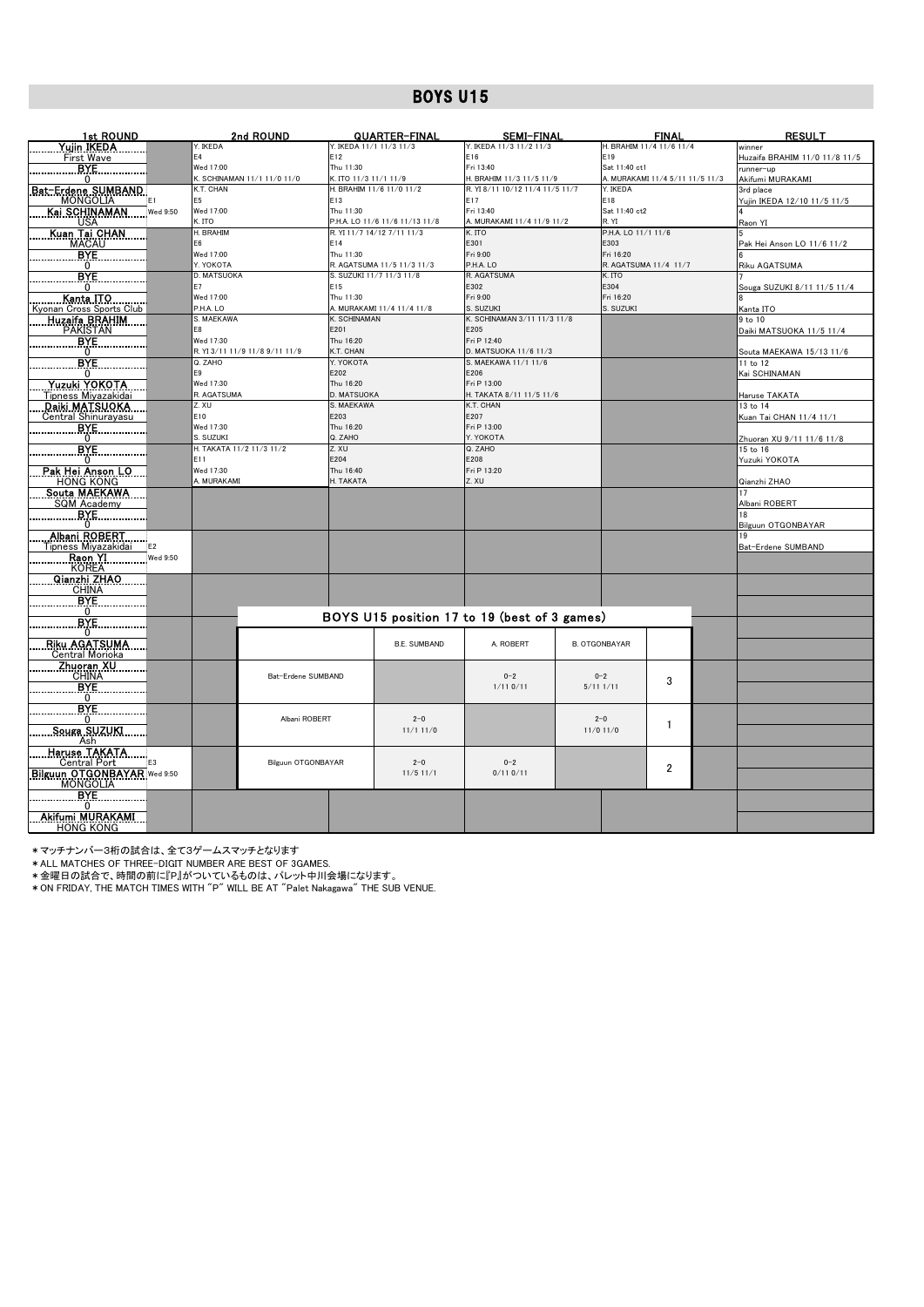| 1st ROUND                                 |                | 2nd ROUND                             | QUARTER-FINAL                       | <b>SEMI-FINAL</b>                   | <b>FINAL</b>                                 | <b>RESULT</b>                     |
|-------------------------------------------|----------------|---------------------------------------|-------------------------------------|-------------------------------------|----------------------------------------------|-----------------------------------|
| Ayumi WATANABE                            |                | A. WATANABE                           | A. WATANABE 11/0 11/3 11/6          | A. WATANABE 11/7 11/3 11/0          | A. WATANABE 11/5 11/3 14/12                  | winner 1/11 7/11 11/6 12/10 12/10 |
| Yashima Gakuen Univ. Intl. H.S.           |                | D <sub>2</sub>                        | D <sub>10</sub>                     | D <sub>14</sub>                     | D <sub>17</sub>                              | Rafu TAKAHASHI                    |
| <b>BYE</b><br>0                           |                | Wed 15:00<br>N-W HSIAO 11/1 11/0 11/1 | Thu 11:00<br>Y. WANG 11/1 11/2 11/1 | Fri 13:00<br>Y. SHIN 11/3 11/8 11/6 | Sat 12:20 ct1<br>R. TAKAHASHI 11/5 11/7 11/8 | runner-up<br>Ayumi WATANABE       |
| <b>Chihiro SUZUKI</b>                     |                | Y. WANG                               | Y. SHIN 11/4 11/0 11/1              | M. SATO 9/11 11/4 11/4 11/2         | Y. SHIN                                      | 3rd place                         |
| Senzoku Gakuen                            | D <sub>1</sub> | D <sub>3</sub>                        | D11                                 | D <sub>15</sub>                     | D16                                          | Y. SHIN 11/8 7/11 11/9 3/11 11/9  |
| Nai-Wen HSIAO                             | Wed 9:25       | Wed 15:00                             | Thu 11:00                           | Fri 13:00                           | Sat 12:20 ct2                                |                                   |
| <b>CHINESE TAIPEI</b>                     |                | A. ISHIHARA                           | N. TAKAMATSU 11/2 11/4 11/2         | R. TAKAHASHI 11/4 11/3 11/4         | M. SATO                                      | M. SATO                           |
| <b>Yuan WANG</b><br><b>CHINESE TAIPEI</b> |                | Y. SHIN<br>D <sub>4</sub>             | M. ADAMUS 11/0 11/0 11/0<br>D12     | Y. WANG<br>D301                     | Y. WANG 11/4 11/1<br>D303                    |                                   |
| <b>BYE</b>                                |                | Wed 15:00                             | Thu 11:00                           | Fri 9:00                            | Fri 16:20                                    | uan WANG 13/11 11/6               |
| 0                                         |                | K. YAMAMOTO                           | M. SATO 11/2 11/1 11/2              | N. TAKAMATSU                        | M. ADAMS 7/11 11/9 11/9                      | Melissa ADAMS                     |
| <b>BYE</b>                                |                | M. SANO                               | C. MOKI 11/2 11/2 11/1              | M. ADAMS                            | N. TAKAMATSU                                 |                                   |
| 0                                         |                | D <sub>5</sub>                        | D13                                 | D302                                | D304                                         | Chinami MOKI 11/1 11/9            |
| Aina ISHIHARA                             |                | Wed 15:00                             | Thu 11:00                           | Fri 9:00                            | Fri 16:20                                    |                                   |
| Senzoku Gakuen<br>Yujin SHIN              |                | N. TAKAMATSU<br>M. ADAMS              | R. TAKAHASHI 11/1 11/0 11/1         | C. MOKI                             | C. MOKI                                      | Nanami TAKAMATSU                  |
| <b>KOREA</b>                              |                | D <sub>6</sub>                        |                                     |                                     |                                              | Kei OKADA                         |
| <b>BYE</b>                                |                | Wed 15:30                             |                                     |                                     |                                              | 10 <sup>10</sup>                  |
| $\mathbf{0}$                              |                | M. UMEZU                              |                                     |                                     |                                              | Nai-Wen HSIAO                     |
| <b>BYE</b>                                |                | K. OKADA                              |                                     |                                     |                                              | 11 to 12                          |
| $\mathbf{0}$<br>Kaoru YAMAMOTO            |                | D7<br>Wed 15:30                       |                                     |                                     |                                              | Megumi OSAWA                      |
| Senzoku Gakuen                            |                | M. SATO                               |                                     |                                     |                                              | Kaoru YAMAMOTO                    |
| Manami SANO                               |                | M. OSAWA                              |                                     |                                     |                                              | 13                                |
| Senzoku Gakuen                            |                | D8                                    |                                     |                                     |                                              | Aina ISHIHARA                     |
| BYE.                                      |                | Wed 15:30                             |                                     |                                     |                                              | 14                                |
| 0<br><b>BYE</b>                           |                | C. MOKI<br>M. KAITO                   |                                     |                                     |                                              | Maho UMEZU<br>15 to 16            |
| $^{\circ}$                                |                | D <sub>9</sub>                        |                                     |                                     |                                              | Chihiro SUZUKI                    |
| Nanami TAKAMATSU                          |                | Wed 15:30                             |                                     |                                     |                                              |                                   |
| SPA Shirokane                             |                | R. TAKAHASHI                          |                                     |                                     |                                              | Momoka KAITO                      |
| <b>Melissa ADAMS</b>                      |                |                                       |                                     |                                     |                                              | 17                                |
| <b>HONG KONG</b><br><b>BYE</b>            |                |                                       |                                     |                                     |                                              | Manami SANO                       |
| Ő                                         |                |                                       |                                     |                                     |                                              |                                   |
| <b>BYE</b>                                |                |                                       |                                     |                                     |                                              |                                   |
| 0                                         |                |                                       |                                     |                                     |                                              |                                   |
| <b>Maho UMEZU</b>                         |                |                                       |                                     |                                     |                                              |                                   |
| Senzoku Gakuen<br>Kei OKADA               |                |                                       |                                     |                                     |                                              |                                   |
| Senzoku Gakuen                            |                |                                       |                                     |                                     |                                              |                                   |
| <b>BYE</b>                                |                |                                       |                                     |                                     |                                              |                                   |
| 0                                         |                |                                       |                                     |                                     |                                              |                                   |
| <b>BYE</b><br>0                           |                |                                       |                                     |                                     |                                              |                                   |
| Mayuki SATO                               |                |                                       |                                     |                                     |                                              |                                   |
| Ash                                       |                |                                       |                                     |                                     |                                              |                                   |
| <b>Megumi OSAWA</b>                       |                |                                       |                                     |                                     |                                              |                                   |
| Senzoku Gakuen                            |                |                                       |                                     |                                     |                                              |                                   |
| <b>B</b> <sub>N</sub> E<br>$\mathbf{0}$   |                |                                       |                                     |                                     |                                              |                                   |
| <b>BYE</b>                                |                |                                       |                                     |                                     |                                              |                                   |
| $\mathbf{0}$                              |                |                                       |                                     |                                     |                                              |                                   |
| Chinami MOKI                              |                |                                       |                                     |                                     |                                              |                                   |
| Kyonan Cross Sports Club                  |                |                                       |                                     |                                     |                                              |                                   |
| <b>Momoka KAITO</b><br>Senzoku Gakuen     |                |                                       |                                     |                                     |                                              |                                   |
| <b>BYE</b>                                |                |                                       |                                     |                                     |                                              |                                   |
| $\mathbf{0}$                              |                |                                       |                                     |                                     |                                              |                                   |
| <b>BYE</b>                                |                |                                       |                                     |                                     |                                              |                                   |
| $\Omega$                                  |                |                                       |                                     |                                     |                                              |                                   |
| Rafu TAKAHASHI<br>First Wave              |                |                                       |                                     |                                     |                                              |                                   |

## GIRLS U17 Plate

※loser of 1st & 2nd round

| 1st round      |                  | 2nd round               | Semi-Final       | Final            | Winner |
|----------------|------------------|-------------------------|------------------|------------------|--------|
| Momoka KAITO   |                  | M. KAITO                | M. OSAW          | K. OKADA         |        |
| BYE            |                  | D <sub>102</sub>        | $11/4$ 11/4      | 8/11 11/9 11/4   |        |
| Megumi OSAWA   | D <sub>101</sub> | Thu 18:20               |                  |                  |        |
| Chihiro SUZUKI | Thu 16:00        | M. OSAWA 11/8 8/11 11/4 | D106             |                  |        |
| Kei OKADA      |                  | K. OKADA                | Fri P 12:20      |                  |        |
| <b>BYE</b>     |                  | D <sub>103</sub>        |                  |                  |        |
| <b>BYE</b>     |                  | Thu 18:20               | K. OKADA         |                  |        |
| Maho UMEZU     |                  | M. UMEZU                | $11/6$ 11/3      | D <sub>108</sub> |        |
| Manami SANO    |                  | M. SANO                 | K. YAMAMOTO      | Sat 11:30 ct3    |        |
| <b>BYE</b>     |                  | D104                    | $11/6$ 11/7      |                  |        |
| <b>BYE</b>     |                  | Thu 18:40               |                  |                  |        |
| Kaoru YAMAMOTO |                  | K. YAMAMOTO             | D <sub>107</sub> |                  |        |
| Aina ISHIHARA  |                  | A. ISHIHARA             | Fri P 12:40      |                  |        |
| <b>BYE</b>     |                  | D <sub>105</sub>        |                  |                  |        |
| <b>BYE</b>     |                  | Thu 18:40               | N.W. HSIAO       | N.W. HSIAO       |        |
| Nai-Wen HSIAO  |                  | N.W. HSIAO              | $11/0$ 11/0      | $11/0$ 11/0      |        |

### GIRLS U17 Consolation Plate

※loser of 1st Match in the Plate

| 1st round      |             | Semi-Final          | Final         | Winner |
|----------------|-------------|---------------------|---------------|--------|
| Aina ISHIHARA  |             | Aina ISHIHARA       | A. ISHIHARA   |        |
| <b>BYE</b>     |             | D202                | $11/3$ 11/8   |        |
| Manami SANO    | D201        | Fri P 15:40         |               |        |
| Chihiro SUZUKI | Fri P 12:20 | C.SUZUKI 11/3 13/11 | D204          |        |
| Maho UMEZU     |             | M. UMEZU            | Sat 11:30 ct4 |        |
| <b>BYE</b>     |             | D203                |               |        |
| <b>BYE</b>     |             | Fri P 16:00         | M. UMEZU      |        |
| Momoka KAITO   |             | M. KAITO            | $11/2$ 11/4   |        |

\*マッチナンバー3桁の試合は、全て3ゲームスマッチとなります \*ALL MATCHES OF THREE-DIGIT NUMBER ARE BEST OF 3GAMES.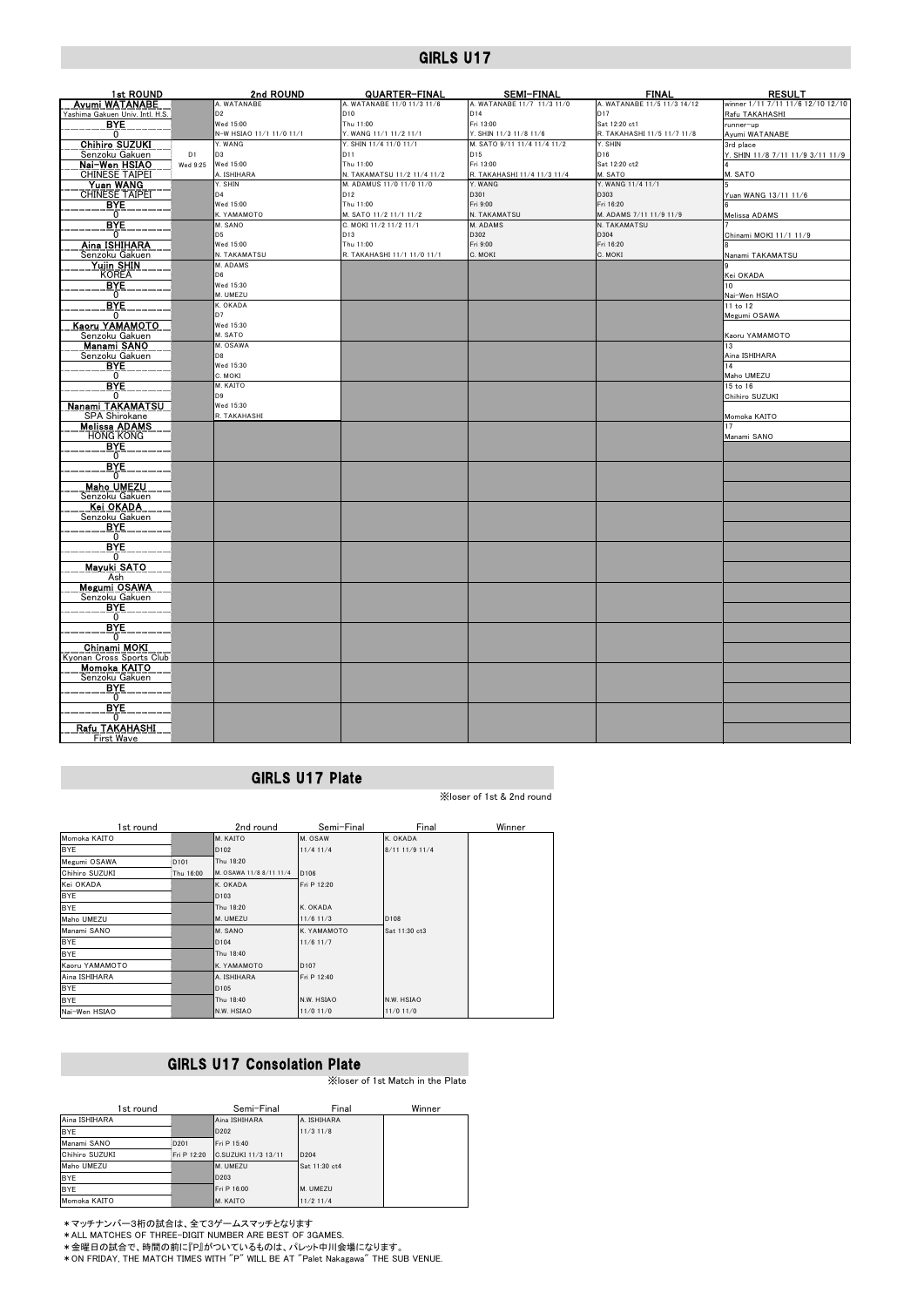| 1st ROUND                                                                            | 2nd ROUND                          | <u>QUARTER-FINAL</u>                        | <b>SEMI-FINAL</b>                                | <b>FINAL</b>                         | <b>RESULT</b>                                |
|--------------------------------------------------------------------------------------|------------------------------------|---------------------------------------------|--------------------------------------------------|--------------------------------------|----------------------------------------------|
| Syed Haseeb Kashef SYED KEBIR                                                        | S.H.K. SYED KEBIR                  | S.H.K. SYED KEBIR 11/1 11/3 11/1            | S.H.K. SYED KEBIR 11/9 11/4 11/7                 | J.H.A. TODD 12/10 11/8 11/7          | winner 9/11 15/13 14/12 13/15 11/9           |
| <b>MALAYSIA</b>                                                                      | C8                                 | C16                                         | C20                                              | C <sub>23</sub>                      | Jun Hay Adrian TODD                          |
| BYE.                                                                                 | Wed 14:00                          | Thu 10:30                                   | Fri 13:00                                        | Sat 13:00 ct1                        | runner-up                                    |
| 0                                                                                    | A. NAKAJIMA 11/0 11/1 11/1         | S.Y. PAN 7/11 13/11 11/9 11/6               | J.H.A. TODD 11/4 11/9 11/5                       | S. RAGHAVAN 11/5 11/9 11/3           | Shreemann RAGHAVAN                           |
| Aoba NAKAJIMA<br> C1                                                                 | S.Y. PAN<br>C <sub>9</sub>         | A. LAMP 11/9 11/7 6/11 11/9<br>C17          | S. RAGHAVAN 11/7 11/3 11/3<br>C <sub>21</sub>    | S.H.K. SYED KEBIR<br>C <sub>22</sub> | 3rd place<br>Shahab KHAN 11/9 4/11 11/7 11/6 |
| Tipness Miyazakidai<br>Sodmagnai OIDOV<br><b>Wed 9:00</b>                            | Wed 14:00                          | Thu 10:30                                   | Fri 13:00                                        | Sat 13:00 ct2                        |                                              |
| <b>MONGOLIA</b>                                                                      | J. HAHN                            | J.H.A. TODD 11/3 11/1 11/5                  | S. KHAN 11/7 8/11 11/5 11/9                      | S. KHAN                              | Syed Haseeb Kashef SYED KEBIR                |
|                                                                                      | Y. ANDO                            | S. RAGHAVAN 11/5 11/2 8/11 12/10            | S.Y. PAN                                         | A. LAMP 11/9 6/11 11/9               |                                              |
| Shao-Yu PAN<br>CHINESE TAIPEI                                                        | C <sub>10</sub>                    | C18                                         | C301                                             | C303                                 | Yin Hang CHAN 11/6 6/11 14/12                |
| BYE                                                                                  | Wed 14:00                          | Thu 10:30                                   | Fri 8:40                                         | Fri 16:00                            |                                              |
| $\mathbf{0}$                                                                         | A. LAMP 11/4 11/4 11/6             | H.N. CHAN 11/8 11/6 11/7                    | A. LAMP                                          | Y.H. CHAN 11/8 12/10                 | Alden LAMP                                   |
| <b>BYE</b>                                                                           | C.K. CHEN                          | S. KAHN 11/2 11/8 11/2                      | H.N. CHAN                                        | S.Y. PAN                             |                                              |
| 0                                                                                    | C11                                | C19                                         | C302                                             | C304                                 | Hok Nam CHAN 11/6 9/11 11/7                  |
| <u>Jongsoo HAHN</u><br><b>KOREA</b>                                                  | Wed 14:00<br>J.H.A. TODD           | Thu 10:30<br>Y.H. CHAN 11/9 11/13 11/5 11/7 | Fri 8:40<br>Y.H. CHAN                            | Fri 16:00<br>H.N. CHAN               |                                              |
| <b>Yuta ANDO</b>                                                                     | S. YASUNARI                        | A. NAKAJIMA                                 | J. HAHN 11/5 11/3                                |                                      | Shao-Yu PAN<br>9 to 10                       |
| Tipness Miyazakidai                                                                  | C12                                | C201                                        | C205                                             |                                      | Yuta ANDO 11/4 10/12 11/9                    |
| BYE.                                                                                 | Wed 14:30                          | Fri P 11:40                                 | Fri P 14:20                                      |                                      |                                              |
| 0                                                                                    | S. RAGHAVAN 11/3 11/3 11/1         | J. HAHN                                     | Y. ANDO 12/10 11/2                               |                                      | Shota YASUNARI 12/10 11/9                    |
| <u>Alden LAMP</u>                                                                    | A. KANEKI 11/2 11/4 11/4           | Y. ANDO                                     | S. YASUNARI 11/9 11/3                            |                                      | 11 to 12                                     |
| <b>USA</b><br>C <sub>2</sub>                                                         | C13                                | C202                                        | C206                                             |                                      | Jongsoo HAHN                                 |
| Rei AMADA<br>Wed 9:00                                                                | Wed 14:30                          | Fri P 11:40                                 | Fri P 14:40                                      |                                      |                                              |
| <b>ORIORI CLUB</b>                                                                   | H.N. CHAN 7/11 11/3 11/5 5/11 11/2 | C.K. CHEN                                   | J. HERRING 14/12 12/10                           |                                      | Jason HERRING                                |
| <b>Chih-Kang CHEN</b>                                                                | R. KATO                            | S. YASUNARI<br>C203                         | A. NAKAJIMA<br>C207                              |                                      | 13 to 14                                     |
| <b>CHINESE TAIPEI</b><br>C <sub>3</sub><br>Carlos Chan Gassmann DE OLIVEIRA Wed 9:00 | C14<br>Wed 14:30                   | Fri P 12:00                                 | Frui P 14:40                                     |                                      | Chih-Kang CHEN 11/8 11/9                     |
| <b>MACAU</b>                                                                         | S. KHAN                            | A. KANEKI                                   | C.K. CHEN                                        |                                      | Ayahito KANEKI 8/11 11/5 11/8                |
| <b>BYE</b>                                                                           | J. HERRING 11/8 11/8 11/8          | R. KATO                                     | A. KANEKI                                        |                                      | 15 to 16                                     |
| 0                                                                                    | C15                                | C204                                        | C208                                             |                                      | Aoba NAKAJIMA                                |
| Jun Hay Adrian TODD                                                                  | Wed 14:30                          | Fri P 12:00                                 | Fri P 15:00                                      |                                      |                                              |
| <b>HONG KONG</b>                                                                     | Y.H. CHAN                          | J. HERRING                                  | R. KATO                                          |                                      | Rin KATO                                     |
| Shota YASUNARI                                                                       |                                    | <b>BYE</b>                                  | S. OIDON                                         | R. AMADA W/O                         | 17                                           |
| Tipness Miyazakidai                                                                  |                                    |                                             | C104                                             | C107                                 | Hironari ISHII 11/7 11/13 11/9               |
| <b>BYE</b>                                                                           |                                    |                                             | Fri P 11:00                                      | Fri P 15:00                          | 18                                           |
| 0<br><b>Ieng Long CHIANG</b>                                                         |                                    | S. OIDON<br>R. AMADA                        | R. AMADA 11/6 8/11 11/7<br>I.L. CHIANG 11/5 11/7 | HI. ISHI 11/4 11/5<br><b>BYE</b>     | Rei AMADA                                    |
| <b>MACAU</b><br>C <sub>4</sub>                                                       |                                    | C101                                        | C105                                             | C108                                 | Ieng Long CHIANG                             |
| Shreemann RAGHAVAN Wed 9:00                                                          |                                    | Thu 16:00                                   | Fri P 11:00                                      | Fri P 15:20                          | 20                                           |
| <b>INDIA</b>                                                                         |                                    | C.C.G.D. OLIVEIRA                           | H. ISHII                                         | I.L. CHIANG                          |                                              |
| <b>Avahito KANEKI</b>                                                                |                                    | I.L. CHIANG                                 | <b>BYE</b>                                       | C.C.G.D. OLIVEIRA                    | 21 Carlos Chan Gassmann DE OLIVEIRA          |
| Chiba H.S.<br>C <sub>5</sub>                                                         |                                    | C102                                        |                                                  | C109                                 | 11/3 11/7                                    |
| <u>Kaisei DAN.</u><br>Wed 9:25                                                       |                                    | Thu 16:00                                   |                                                  | Fri P 15:20                          | 22                                           |
| Liberty Squash Court                                                                 |                                    | K. DAN                                      | C.C.G.D. OLIVEIRA                                | K. DAN                               | Kaisei DAN                                   |
| <b>BYE</b>                                                                           |                                    | <b>BYE</b>                                  | K. DAN                                           |                                      |                                              |
| 0<br><u>Hok Nam CHAN</u>                                                             |                                    |                                             |                                                  |                                      |                                              |
| <b>HONG KONG</b>                                                                     |                                    | H. ISHII                                    | <b>BYE</b>                                       |                                      |                                              |
| <b>Rin KATO</b>                                                                      |                                    |                                             |                                                  |                                      |                                              |
| <b>SQM Academy</b>                                                                   |                                    |                                             |                                                  |                                      |                                              |
| <b>BYE</b>                                                                           |                                    |                                             |                                                  |                                      |                                              |
| 0                                                                                    |                                    |                                             |                                                  |                                      |                                              |
| <b>BYE</b>                                                                           |                                    |                                             |                                                  |                                      |                                              |
| $\Omega$                                                                             |                                    |                                             |                                                  |                                      |                                              |
| <b>Shahab KHAN</b>                                                                   |                                    |                                             |                                                  |                                      |                                              |
| <b>PAKISTAN</b><br><u>Hironari ISHII</u>                                             |                                    |                                             |                                                  |                                      |                                              |
| Kyonan Cross Sports Club C6                                                          |                                    |                                             |                                                  |                                      |                                              |
| Jason HERRING<br>Wed 9:25                                                            |                                    |                                             |                                                  |                                      |                                              |
| Chubu Branch                                                                         |                                    |                                             |                                                  |                                      |                                              |
| <b>BYE</b>                                                                           |                                    |                                             |                                                  |                                      |                                              |
| 0                                                                                    |                                    |                                             |                                                  |                                      |                                              |
| Yin Hang CHAN                                                                        |                                    |                                             |                                                  |                                      |                                              |
| <b>HONG KONG</b>                                                                     |                                    |                                             |                                                  |                                      |                                              |

\*マッチナンバー3桁の試合は、全て3ゲームスマッチとなります \*ALL MATCHES OF THREE-DIGIT NUMBER ARE BEST OF 3GAMES.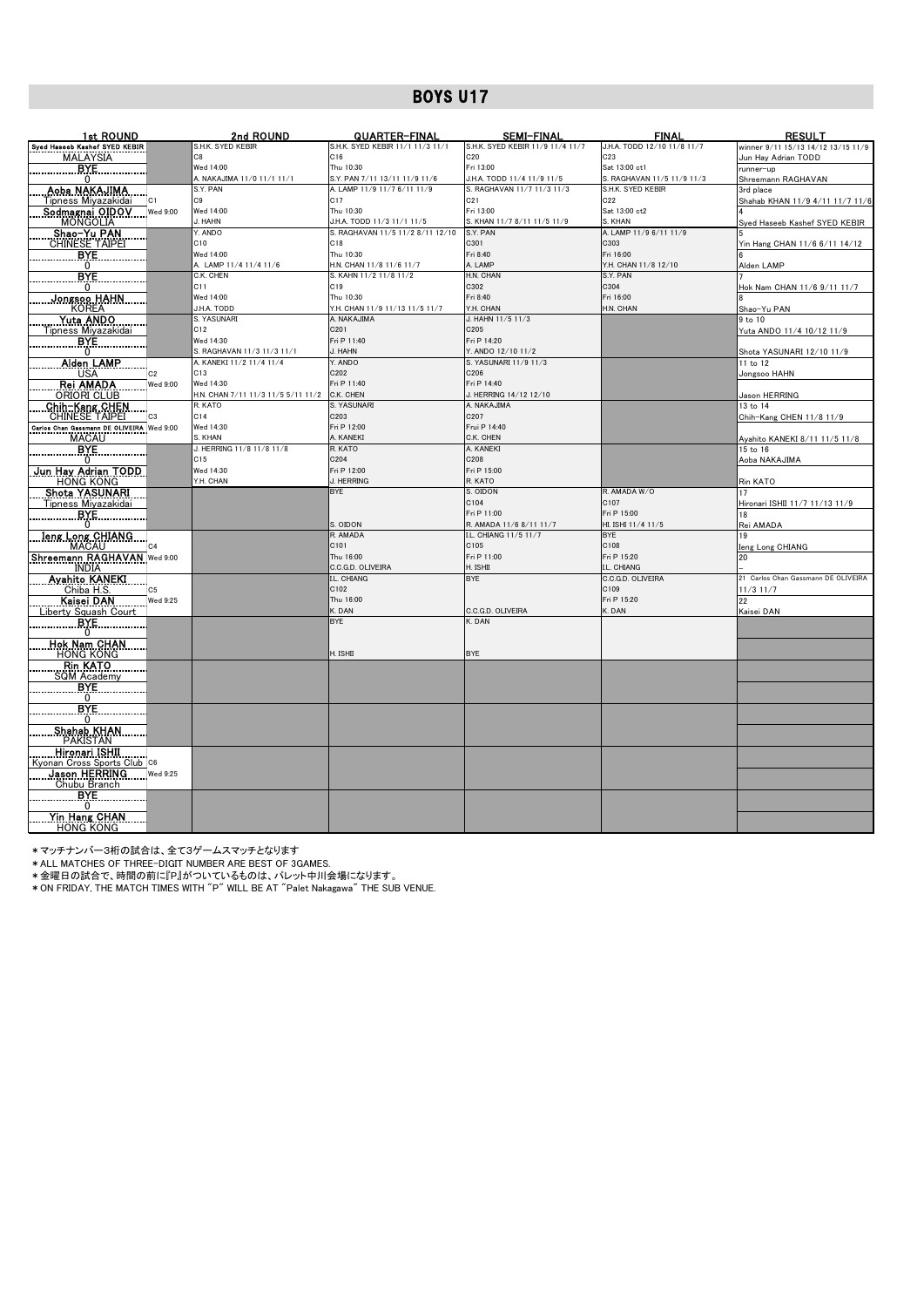| 1st ROUND                          |                | <b>SEMI-FINAL</b>           | <b>FINAL</b>                | <b>RESULT</b>                   |
|------------------------------------|----------------|-----------------------------|-----------------------------|---------------------------------|
|                                    |                | M. HIRANO 11/0 11/0 11/2    | M. HIRANO 11/1 11/4 11/9    | winner 11/4 13/11 11/8          |
| Syourin H.S.                       | <b>B1</b>      | B <sub>5</sub>              | B <sub>8</sub>              | <b>Brooke Elizabeth HERRING</b> |
| Saki FUJITA                        | Thu 10:00      | Fri 12:20                   | Sa 13:40 ct1                | runner-up                       |
| Senzoku Gakuen                     |                | S.H. CHAN 11/1 11/0 11/0    | B.E. HERRING 11/5 11/2 11/3 | Mivu HIRANO                     |
| <b>Sin Hok CHAN</b>                |                | M. TAM 11/4 11/5 11/3       | S.H. CHAN                   | 3rd place                       |
| <b>HONG KONG</b>                   | <b>B2</b>      | IB6                         | B7                          | Sin Hok CHAN 12/10 11/3 11/4    |
| <b>Akiha ICHIKAWA</b>              | Thu 10:00      | Fri 12:20                   | Sat 12:00 ct3               |                                 |
| Senzoku Gakuen                     |                | B.E. HERRING 11/2 11/0 11/3 | M. TAM                      | Marissa TAM                     |
| <b>Runa SASAKI</b>                 |                | S. FUJITA                   | A. ICHIKAWA 11/8 11/3       |                                 |
| Senzoku Gakuen                     | B <sub>3</sub> | <b>B101</b>                 | <b>B103</b>                 | Maho IWATA 11/5 11/4            |
| <b>Marissa TAM</b>                 | Thu 10:00      | Fri P 10:40                 | Fri P 14:00                 |                                 |
| <b>HONG KONG</b>                   |                | A. ICHIKAWA                 | M. IWATA 11/7 11/9          | Akiha ICHIKAWA                  |
| <b>Maho IWATA</b>                  |                | R. SASAKI                   | S. FUJITA                   |                                 |
| Senzoku Gakuen                     | IB4            | B <sub>102</sub>            | <b>B104</b>                 | Runa SASAKI 11/6 11/8           |
| Brooke Elizabeth HERRING Thu 10:00 |                | Fri P 10:40                 | Fri P 14:20                 |                                 |
| Chubu Branch                       |                | M. IWATA                    | R. SASAKI                   | Saki FUJITA                     |

\*マッチナンバー3桁の試合は、全て3ゲームスマッチとなります

\*ALL MATCHES OF THREE-DIGIT NUMBER ARE BEST OF 3GAMES.

\*金曜日の試合で、時間の前に『P』がついているものは、パレット中川会場になります。

\*ON FRIDAY, THE MATCH TIMES WITH "P" WILL BE AT "Palet Nakagawa" THE SUB VENUE.